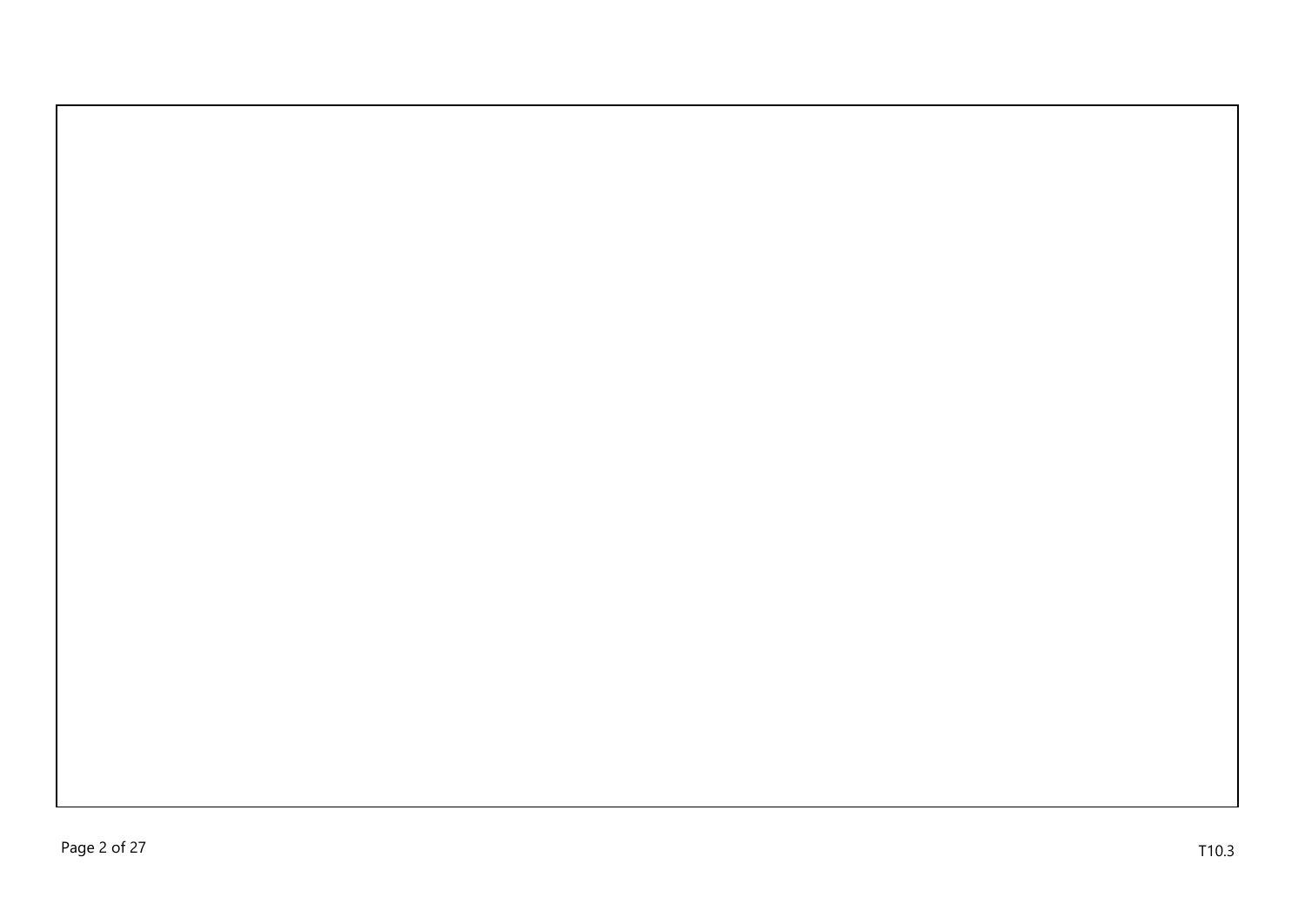| #              | Island | House Name          | Name                                | Sex         | <b>National ID</b> | ، ه ، ره<br>مربح برگ                                                                                                                                                                                                                                                                                                            | يترمثر                                          |
|----------------|--------|---------------------|-------------------------------------|-------------|--------------------|---------------------------------------------------------------------------------------------------------------------------------------------------------------------------------------------------------------------------------------------------------------------------------------------------------------------------------|-------------------------------------------------|
| Male'          |        |                     |                                     |             |                    |                                                                                                                                                                                                                                                                                                                                 |                                                 |
|                | Male'  | M. Aabageecha       | Salah Shihab                        | M           | A027507            | د . مُهُوَ مُو                                                                                                                                                                                                                                                                                                                  | بەنۇر ھەرقى                                     |
| $ 2\rangle$    | Male'  | M. Amfa             | Dr. Mohamed Shaafiee Abdul<br>Munim | M           | A055001            |                                                                                                                                                                                                                                                                                                                                 |                                                 |
| $\vert$ 3      | Male'  | M. Amfa             | Aisha Aamin Adam                    | $\mathsf F$ | A063824            | د . رَوُوٌ                                                                                                                                                                                                                                                                                                                      | أممر منتقد مركب مركبره                          |
| $\overline{4}$ | Male'  | M. Amfa             | Fakhriyya Ibrahim Didi              | $\mathsf F$ | A067513            | د . رَدُوٌ                                                                                                                                                                                                                                                                                                                      | وتهدم مقترحيير                                  |
| $\overline{5}$ | Male'  | M. Amfa             | Aminath Soba Abdul Munim            | $\mathsf F$ | A073052            | د . مَرْوَزٌ                                                                                                                                                                                                                                                                                                                    |                                                 |
| $\overline{6}$ | Male'  | M. Amfa             | Sarah Mohamed Shareef               | $\mathsf F$ | A328447            | د . رَوُوٌ                                                                                                                                                                                                                                                                                                                      | شهر وره دو شهرو                                 |
| $\vert$ 7      | Male'  | M. Athakuri         | Shiyama Abdul Latheef               | F           | A043064            | د· رَهُ وَلاَ مِر                                                                                                                                                                                                                                                                                                               | أشوره و بره وه د بر و                           |
| 8              | Male'  | M. Athamoo          | Ahmed Salman Zaki                   | M           | A056794            | כי ה' כדי                                                                                                                                                                                                                                                                                                                       | رەرو رەپەە پ                                    |
| 9              | Male'  | M. Azu              | Ali Uzvaan Ahmed                    | ${\sf M}$   | A329484            | כי המיץ                                                                                                                                                                                                                                                                                                                         | ړ په وه ده ده د ور                              |
| 10             | Male'  | M. Bageechaa        | Fathmath Thahany Shihab             | $\mathsf F$ | A037393            | و• ئەيمۇ                                                                                                                                                                                                                                                                                                                        | و و د د برگس شوگره                              |
| 11             | Male'  | M. Bageechaa        | Mohamed Shihab                      | M           | A043834            | وستحقي محم                                                                                                                                                                                                                                                                                                                      | وره دو شوره                                     |
| 12             | Male'  | M. Bageechaa        | Maryam Manal Shihab                 | F           | A052639            | $\frac{2}{5}$ $\frac{2}{5}$ $\frac{2}{5}$                                                                                                                                                                                                                                                                                       | رەرە رەۋ شەرە                                   |
| 13             | Male'  | M. Bageechaa Kuri   | Ahmed Shihab                        | M           | A041999            | $\frac{1}{2}$                                                                                                                                                                                                                                                                                                                   | ره رو شوره<br>دبروتر شوره                       |
| 14             | Male'  | M. Bageechaa Villa  | Mariyam Shihab                      | F           | A063213            | و· ھَءٍ مُحُومٌ                                                                                                                                                                                                                                                                                                                 | ره ره شوگره<br>تربرتر شوگره                     |
| 15             | Male'  | M. Bageechaage      | Ismail Shihab                       | M           | A048796            | وستحويد محمي                                                                                                                                                                                                                                                                                                                    | وستوكي والمحدث                                  |
| 16             | Male'  | M. Bageechaage      | Ibrahim Ismail Shihab               | M           | A071564            | و قويځو                                                                                                                                                                                                                                                                                                                         |                                                 |
| 17             | Male'  | M. Bageechaage      | Aminath Ibana Shihab                | F           | A157533            | و په کارگانگا                                                                                                                                                                                                                                                                                                                   | أأدبره وقاش شرزة                                |
| 18             | Male'  | M. Bageechaage aage | Abdulla Shihab                      | M           | A035342            | $\begin{bmatrix} 1 & 1 & 1 & 1 \\ 1 & 1 & 1 & 1 \\ 1 & 1 & 1 & 1 \\ 1 & 1 & 1 & 1 \\ 1 & 1 & 1 & 1 \\ 1 & 1 & 1 & 1 \\ 1 & 1 & 1 & 1 \\ 1 & 1 & 1 & 1 \\ 1 & 1 & 1 & 1 \\ 1 & 1 & 1 & 1 \\ 1 & 1 & 1 & 1 \\ 1 & 1 & 1 & 1 \\ 1 & 1 & 1 & 1 \\ 1 & 1 & 1 & 1 \\ 1 & 1 & 1 & 1 \\ 1 & 1 & 1 & 1 \\ 1 & 1 & 1 & 1 \\ 1 & 1 & 1 & $ | بره و الله شو <i>ره</i><br>مصرالله شو <i>ره</i> |
| 19             | Male'  | M. Bijilee Castle   | Fathimath Mohamed Didi              | F           | A028020            | و· ھەم ئەسكى<br>مەربە                                                                                                                                                                                                                                                                                                           | و ورەر دىرىد                                    |
| 20             | Male'  | M. Bijileege        | Abdulla Zulaal                      | M           | A022741            | و· ھەم دىگە                                                                                                                                                                                                                                                                                                                     | أرَّة مِّرَاللَّهُ يُحَرَّمُ                    |
| 21             | Male'  | M. Bijileege        | Hassan Zulaal                       | M           | A058230            | و٠ ھوري<br>و٠ ھوري                                                                                                                                                                                                                                                                                                              | ئەسەھرىمى ئۇ ئۇ                                 |
| 22             | Male'  | M. Bijileege        | Ibrahim Zulaalu                     | M           | A058231            | و٠ ھوري<br>ريسوري                                                                                                                                                                                                                                                                                                               | أرە ئۇرۇ بى ئۇ                                  |
| 23             | Male'  | M. Bijileege        | Samaath Ahmed                       | F           | A058233            | او ۱۰ ھاج وي<br>سيد مرکز                                                                                                                                                                                                                                                                                                        | ر در در در در                                   |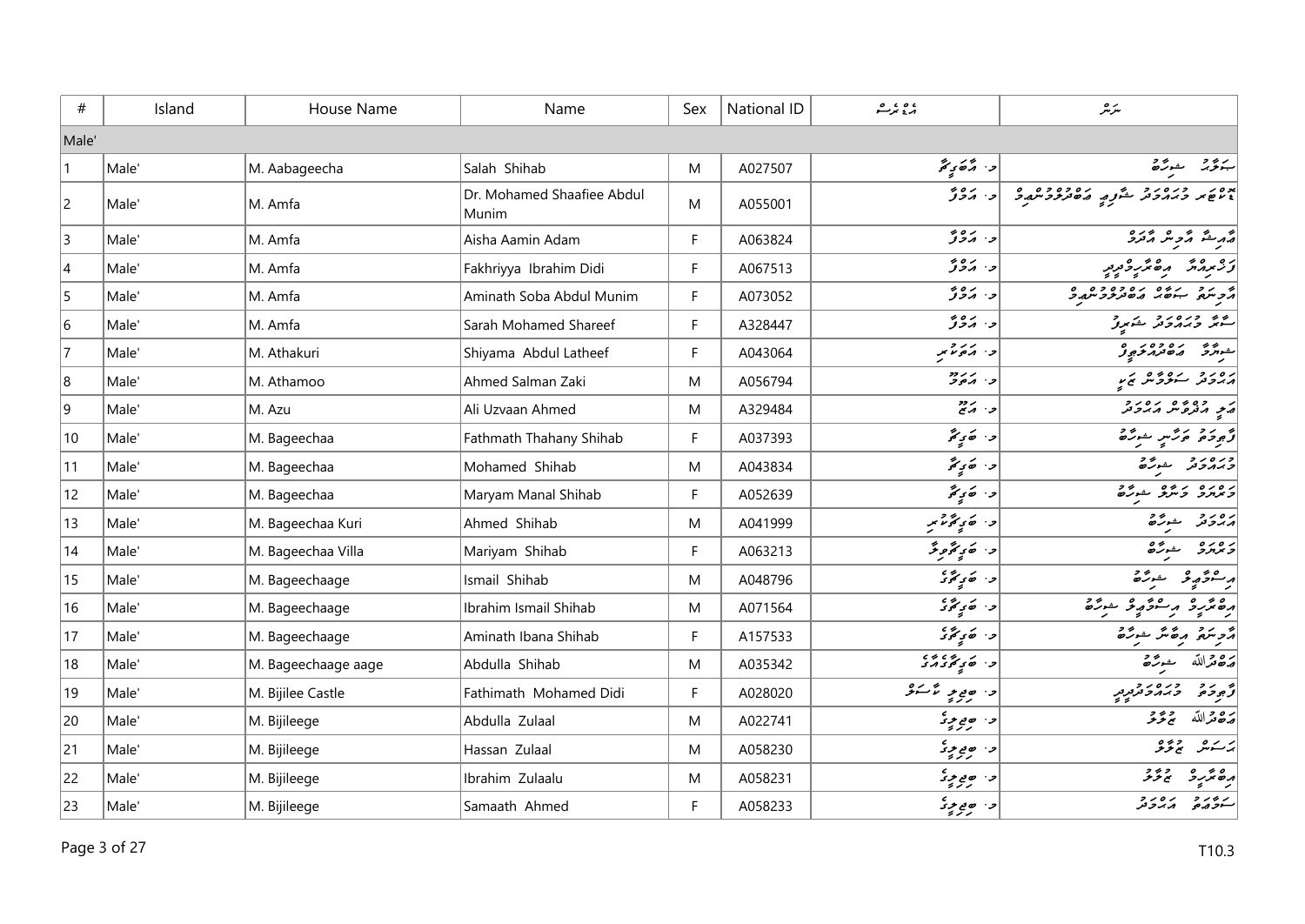| 24 | Male' | M. Bijileege     | Mohamed Zulaal             | ${\sf M}$ | A068491 | و٠ ھوري<br>ر                               | ورەر دەر<br>جەمەدىر سىمى                        |
|----|-------|------------------|----------------------------|-----------|---------|--------------------------------------------|-------------------------------------------------|
| 25 | Male' | M. Bijileege     | Shaima Ahmed               | F         | A099213 | و٠ ھوري<br>و٠ ھوري                         | شهروٌ مهرونر                                    |
| 26 | Male' | M. Bijileege     | Aishath Didi               | F         | A104936 | و . ھيج مور<br>سيد م                       | د د شکوه نویو<br>د کر شکوه نویو                 |
| 27 | Male' | M. Bijileege     | Shabana Ahmed              | F         | A105183 | و· ھي پورگا<br>سيد مرکز                    | شۇڭ مەدر                                        |
| 28 | Male' | M. Bijileege     | Shazra Ahmed               | F         | A293573 | و٠ ھوري<br>رير ۽                           | شوج پره دو                                      |
| 29 | Male' | M. Bijileege     | Hussain Zilaal             | M         | A304836 | ء ∙ ھ¤يور<br>ح∙ ھ¤يور                      | رحمار مرتزع                                     |
| 30 | Male' | M. Bijileege     | Firaasath Ahmed            | F         | A319597 | ا و . ھيج وي<br>سيد مسيح وي                | و پر دو در دورو                                 |
| 31 | Male' | M. Bijileege     | Mohamed Azyaan Anees       | ${\sf M}$ | A347564 | و٠ ھوري<br>ريسوري                          | כנסגב גם 20 ג'ייקים                             |
| 32 | Male' | M. Bijileege     | Shahiqa Ahmed              | F         | A360022 | و· ھۆمچە د<br>                             | أحقر تخدير ويرو                                 |
| 33 | Male' | M. Binbigaduvaru | Aishath Rishaan Ahmed Didi | F         | A058229 | כ קייקו <i>י שיפי</i>                      | ر<br>په مشکور مر شگار برگار در در برا           |
| 34 | Male' | M. Binbigaduvaru | Ifthishan Ahmed Didi       | M         | A058232 | وسي هم مع الله علم الله علم الله           |                                                 |
| 35 | Male' | M. Binbigaduvaru | Zooshan Ahmed Didi         | F         | A058237 | כ <sup>.</sup> קייקו <i>ס ב'ייער פ</i> ייק | دو رہے ہے کہ دوربر<br>پی شونٹر کے پرک ترتی      |
| 36 | Male' | M. Binbigaduvaru | Muaaviath Ahmed Didi       | M         | A058238 | وسوهو وسيومر                               | כמי נכוני הפניק.                                |
| 37 | Male' | M. Binbigaduvaru | Mariyam Ahmed Didi         | F         | A099214 | وسوهو وسيومر                               | ג פגם גםגבתת<br>האתב הגבעתת                     |
| 38 | Male' | M. Binbigaduvaru | Khadheeja Ahmed Didi       | F         | A150378 | כי פיתם צ'יינד פית                         | زَمِرِيحَ    الرَّجْرَ الرَّمْوِيرِ الرَّجْمَةِ |
| 39 | Male' | M. Bird Line     | Mohamed Nazim              | ${\sf M}$ | A000466 | - ځېږي ځه به ه<br> - ځېږو څرم              | ورەر د شجر                                      |
| 40 | Male' | M. Bird Line     | Hidaya Ismail              | F         | A036451 | و· ھُي وَمَدِيش                            | پەتەر بەسەۋەپەتى                                |
| 41 | Male' | M. Bird Line     | Thoamath Ismail            | F         | A053735 | و· ھُي گورمش                               | وورد وعدود                                      |
| 42 | Male' | M. Bird Line     | Zulaikha Ahmed             | F         | A053782 | و· ځېر، ځهرمثر                             | ەر ئەر تە<br>ح ئۇ م <sup>ەش</sup> ر             |
| 43 | Male' | M. Bird Line     | Naseema Ismail             | F         | A059447 | ر <sub>په ک</sub> ېمو د کرمر شر            | لترسوق الرساقيوقو                               |
| 44 | Male' | M. Bird Line     | Aishath Shumama Latheef    | F         | A120064 | و· ھُي مُحدِم مُر                          | وأرشام شروع كروو                                |
| 45 | Male' | M. Bird Line     | Mariyam Nuzhath Nazim      | F         | A141196 | و· ھُي مُحمد مَر                           | رەرە دورد شهره                                  |
| 46 | Male' | M. Bird Line     | Raniya Shafeeg             | F         | A334599 | د . ځمه کومړ شر                            | بڭر سۇرىق كەنتى ئىچە ئە                         |
| 47 | Male' | M. Bird Line     | Nafha Nazim                | F         | A341489 | <br> - ئەممەنچەر                           | برەپ شەرە                                       |
| 48 | Male' | M. Blue Nile     | Malaaha Mohamed Ibrahim    | F         | A051472 | ه دهم در د                                 | ניי כנהבת הסתיב                                 |
| 49 | Male' | M. Blue Nile     | Ibrahim Thoaam Mohamed     | ${\sf M}$ | A051589 | ه ودرو                                     |                                                 |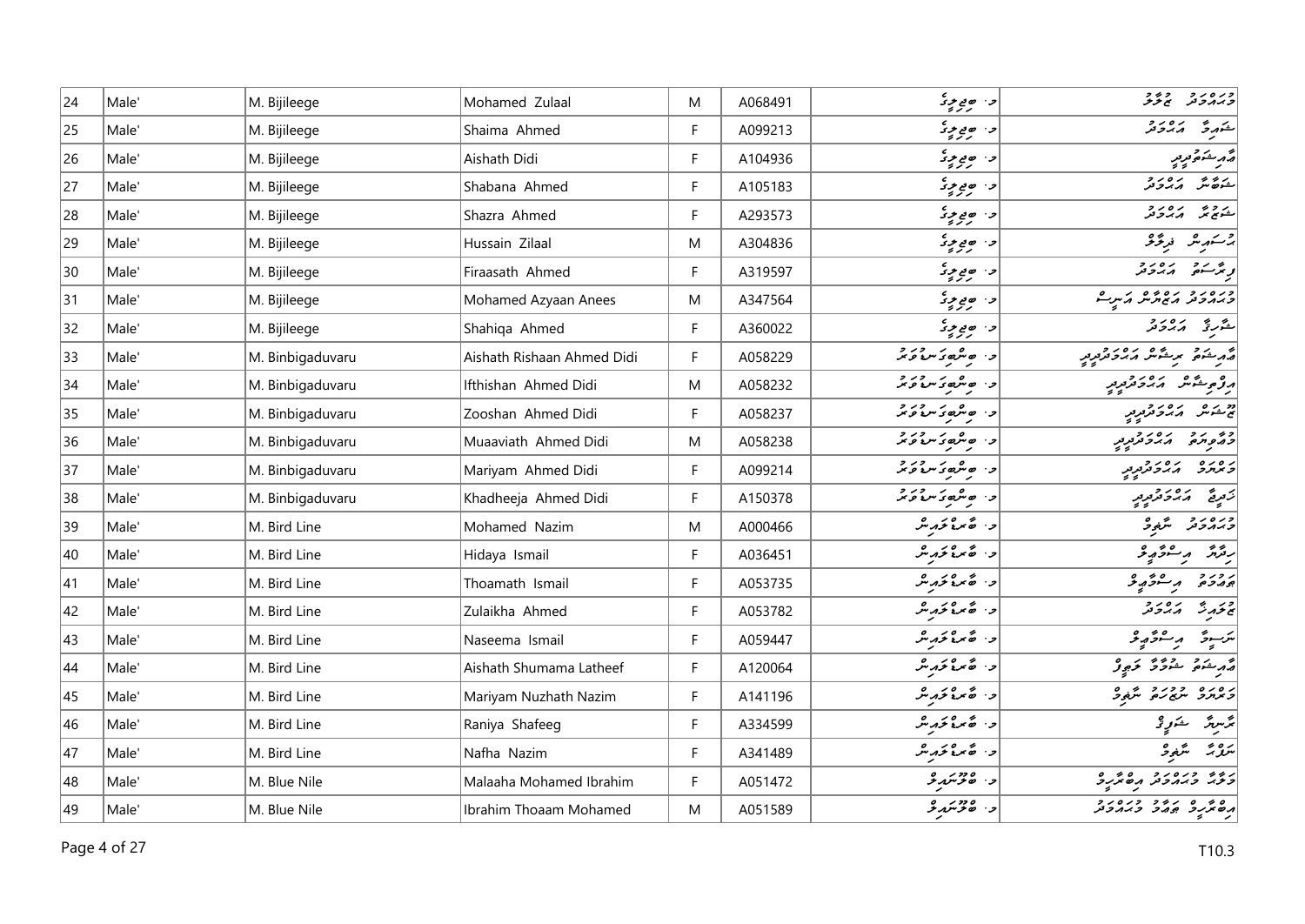| 50 | Male' | M. Blue Nile    | Zaina Mohamed Ibrahim  | F  | A120127 | ه ودريد و                                          | ىم ئىگە دىمەددىر مەھكەد                                |
|----|-------|-----------------|------------------------|----|---------|----------------------------------------------------|--------------------------------------------------------|
| 51 | Male' | M. Capricorn    | Mariyam Mohamed        | F. | A000464 | <sub>و</sub> . ئ <sub>ە</sub> ۋىرىئاتىر            | و رە ر د<br>تر پر تر تر<br>ر ه بر ه                    |
| 52 | Male' | M. Capricorn    | Aminath Rasheeda       | F. | A025241 | د ، مأو برما مگر                                   | أزويتم تمنوش                                           |
| 53 | Male' | M. Capricorn    | mohamed Rasheed        | M  | A058095 | د ، غړو پرتمبر                                     | ورەرو كەنبەتى                                          |
| 54 | Male' | M. Capricorn    | Sheeza Ibrahim         | F  | A068053 | د ، غږو پر ماهر<br>د ۱۰ نومبر ماهر                 | ەرھ ئ <sup>ۆ</sup> ر ۋ<br>شویج<br>و                    |
| 55 | Male' | M. Capricorn    | Yoosuf Ibrahim         | M  | A073841 | ح <sup>،</sup> ئۈچرىئەنگە                          | برە ئۆرۈ<br>دد حره<br>در سه تو                         |
| 56 | Male' | M. Capricorn    | Hassan Saeed           | M  | A148051 | ح <sup>.</sup> ئۇ ب <sub>و</sub> رىمىگە            | پر سے میں سے م <i>یں مذ</i>                            |
| 57 | Male' | M. Capricorn    | Aishath Rashydha       | F  | A306354 | د ، غړو پر ماکنو                                   | د<br>مگر شکو ترشونگر                                   |
| 58 | Male' | M. Capricorn    | Ahmed Ibrahim          | M  | A306358 | <sub>ح</sub> . ئ <sub>ۇ ت</sub> رى <sub>نى</sub> ش | ورود مصرور                                             |
| 59 | Male' | M. Capricorn    | Aaishath Yashfa Yoosuf | F  | A371209 | چ <sup>،</sup> ع <sup>و</sup> کو پرنڈمبر           | د در در در دور ده و در ده<br>د در شوی افزایشو افزایشون |
| 60 | Male' | M. Castle       | Nisha Mahir            | F  | A033827 | د . ئۈشكەنتى                                       | سرننگ الرائز                                           |
| 61 | Male' | M. Coral Wood   | Ibrahim Zain Waleed    | M  | A157574 | پر بره وه<br>و· ما برخ و ه                         | رەترىر ئەرش ئويتر                                      |
| 62 | Male' | M. Daakaa Villa | Mohamed Riuman Ajeer   | M  | A164920 | د ، ڏڻءِ ڦُ                                        | ورەرو بروۋە كەي ك                                      |
| 63 | Male' | M. Deep Light   | Mohamed Iqbal          | M  | A033551 | حسي ومخرج                                          | ورەر دەپە                                              |
| 64 | Male' | M. Deep Light   | Ibrahim Fulhu          | M  | A036887 | حسي ومخرم                                          | ە ئە ئەرە دېر<br>بەھ ئىر ئە ئە ئە                      |
| 65 | Male' | M. Deep Light   | Fathmath Badhoora      | F  | A039269 | حسي ومخرم                                          | و دو دود.<br>وگړو که دون                               |
| 66 | Male' | M. Deep Light   | Najma Ibrahim          | F  | A039270 | حسي ومخرج                                          | بروو مصرور                                             |
| 67 | Male' | M. Deep Light   | Mohamed Misbah Jameel  | M  | A273077 | د ، و ژخهره ۱                                      | ورەرو دېگە ئەچ                                         |
| 68 | Male' | M. Deep Light   | Mariyam Minha Jameel   | F  | A273080 | د ، و ژخهره                                        | دورو وترته قءوٍ و                                      |
| 69 | Male' | M. Deep Light   | Aminath Najath         | F  | A343115 | وسيوقر فرمره                                       | أأدجن المتفاد                                          |
| 70 | Male' | M. Deep Light   | Ahmed Nadhih           | M  | A343116 | وسي فحر مرضح                                       | پره پر په پېړيز                                        |
| 71 | Male' | M. Deep Light   | Aishath Najee          | F  | A421125 | حسي ومخرج                                          | و مر شو د<br>مرکز شو د                                 |
| 72 | Male' | M. Dhiggali     | Ibrahim Fareeh         | M  | A009947 | و· مروكو محر                                       | رە ئەر ئىر                                             |
| 73 | Male' | M. Dhiggali     | Aneesa Nooraddeen      | F  | A035686 | و· مروكي محر<br>م                                  | پرسرے متعدد میں                                        |
| 74 | Male' | M. Dhiggali     | Ahmed Faseeh           | M  | A040505 | و· مرور کو                                         | أرەر ئەسپە                                             |
| 75 | Male' | M. Dhiggali     | Sayyid Hassan          | M  | A044370 | و· مرم <sup>2</sup> کو                             | سەمەمەتر كەسكەنگر                                      |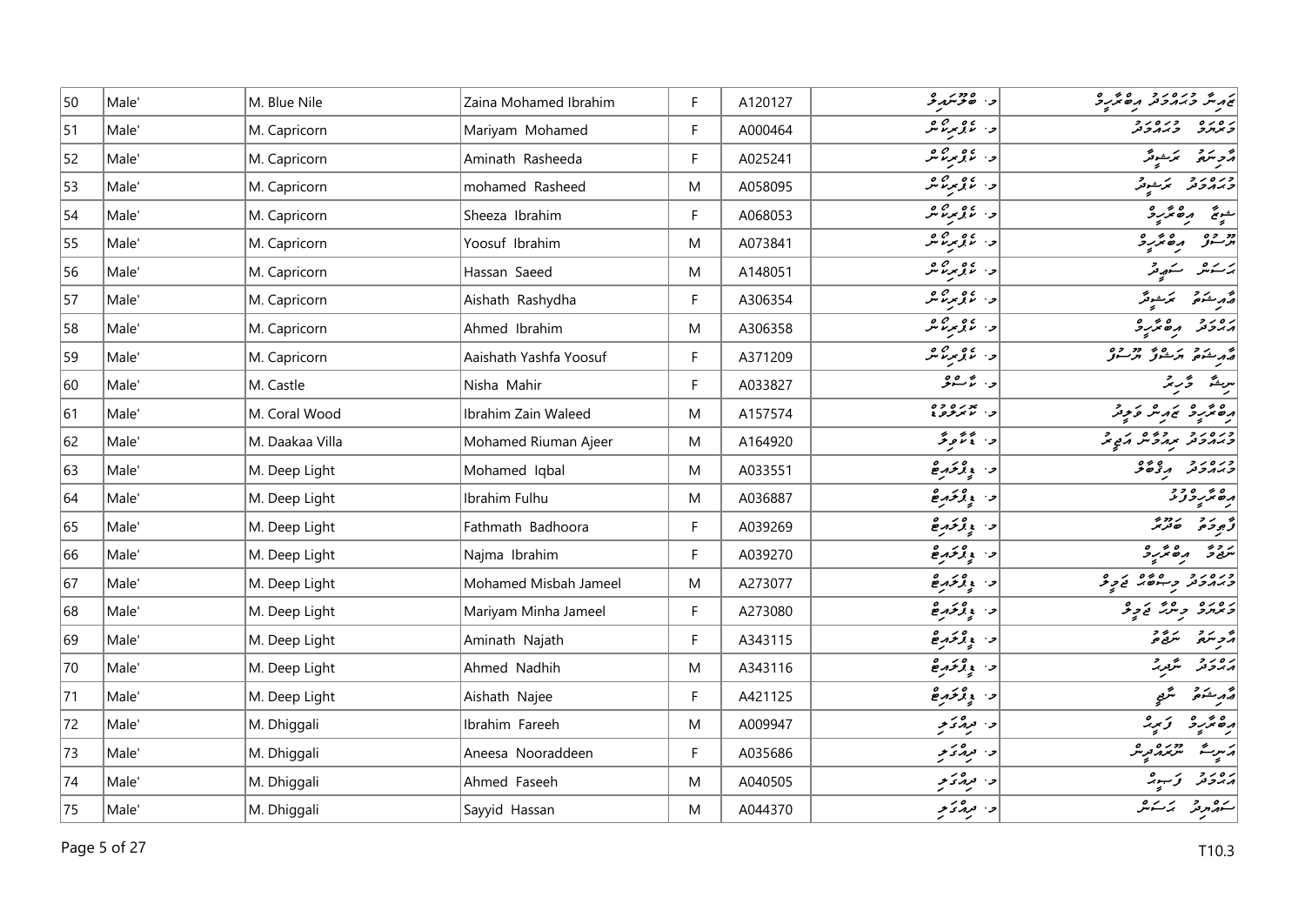| 76  | Male' | M. Dhiggali              | Aishath Fathina                 | F           | A061859 | و· ترورځ په                                     | أمر مشمر ومحافظ              |
|-----|-------|--------------------------|---------------------------------|-------------|---------|-------------------------------------------------|------------------------------|
| 77  | Male' | M. Dhiggali              | Fathmath Laena                  | F           | A076061 | —<br>اح• فره نمی                                | أوجاده المراد المراد         |
| 78  | Male' | M. Dhiggali              | Mariyam Shukaina Hassan         | F           | A076299 | د· مرم <sup>2</sup> کو                          | ב מתכנים מות הציבות          |
| 79  | Male' | M. Dhiggali              | Dawood Fazeeh                   | M           | A159520 | د· مر <i>ه دک</i> ر                             | ودود ترىپ <sup>ە</sup>       |
| 80  | Male' | M. Dhiggali              | Aishath Fainan Faseeh           | F           | A329800 | و٠ ترړۍ تو                                      | قەرشكى ۋە ئىر ئىس ۋىبار      |
| 81  | Male' | M. Dhiggali              | Layana Ibrahim Fareeh           | F           | A330083 | و· مرم <sup>2</sup> کو                          | دوير معترد وبد               |
| 82  | Male' | M. Dhiggali              | Aishath Leen Fazeeh             | F           | A330202 | و· مرم <sup>2</sup> کو                          | قەرشىق چىگ ۋېچ               |
| 83  | Male' | M. Dhiggali              | Ahmed Ahsan Hassan              | ${\sf M}$   | A334775 | و· مرم <sup>2</sup> کو                          | رەر دىرە ئەھرىرىدە           |
| 84  | Male' | M. Ekefaru               | Mohamed Abdulla                 | ${\sf M}$   | A152612 | ه ۱ ور د د                                      | وره رو بره دالله             |
| 85  | Male' | M. Ekefaru               | Fathmath Nizna Abdulla          | F           | A152613 | ه ۱ ور د در<br>د ۱ ارملونو                      | قرج حرح سرج محر مرضورالله    |
| 86  | Male' | M. Ekefaru               | Muththolib Abdulla              | ${\sf M}$   | A152614 | ە بەرە دىر<br>مەم ئەس                           | دە ئوھ مەھىراللە             |
| 87  | Male' | M. Faamdheyrige          | Easa Ahmed Manik                | ${\sf M}$   | A012859 | و . وه وه<br>و . تر و تر مرد                    | أوث مرور وروبر               |
| 88  | Male' | M. Faamdheyrige          | Hussain Zaidan Jaleel           | ${\sf M}$   | A049141 | د . وه ده د .<br>  د . و د در مرد               | برستهرش تمهرشك فأويحر        |
| 89  | Male' | M. Faamdheyrige          | Aminath Inasha Mohamed<br>Mahir | F           | A049144 | و وه وه . و .<br>  و و و تعريبو د               | أد رو مستر وره دو و د        |
| 90  | Male' | M. Faamdheyrige          | Saaduna Hussain Zaki            | F           | A049145 | و٠ وګوترېږي                                     | گەرگە ئەسكەر بىر ئەير        |
| 91  | Male' | M. Faamdheyrigey Aage    | Fathimath Maaesa Zaki           | $\mathsf F$ | A042913 | و و وه به ده و ده<br>د و گرم در در              | و دو و در مع نم              |
| 92  | Male' | M. Faamdheyrigey Aage    | Ali Hussain Zaki                | M           | A043063 | و .  ژوندیری دی<br>و .  ژوندیری پری             | ړې پر شوږ ه نم               |
| 93  | Male' | M. Faamdheyrigey Aage    | Aminath Marsha Ali Hussain Zaki | F           | A043065 | و به وه ده ده ده و د<br>و به وگرمرد در          | أأوسم وكمش أأو بالسرائر أأو  |
| 94  | Male' | M. Faamdheyrigey Aage    | Hussain Maisan Zaki             | ${\sf M}$   | A121732 | و به نوو ورود و د<br>و به نوو تربر و برو        | چەسىرىكە خەرىسىگىرىمى        |
| 95  | Male' | M. Faamdheyrimagu 4/3    | Ahmed Eman Jaleel               | ${\sf M}$   | A032064 | و· وُوتر برو 3/3                                | ړه د د پرځند ټوپو            |
| 96  | Male' | M. Faamdheyrimagu No 3/3 | Aisha Rae Hyde                  | F           | A123958 | و ووتربروی 3/3 سرس د                            | مكر منتشر الكريم الكردية     |
| 97  | Male' | M. Faamdheyrimagu No 3/3 | Ahamed Hussain Zaki             | ${\sf M}$   | A123959 | و ووتربروی 3/3 سرچه پر                          | وحدد بالمسكر منظم المحمد     |
| 98  | Male' | M. Fenfiyaazu-aage       | Hawwa Zahira                    | F           | A057490 | و . و مروج مرد .<br> - و مروج مرد .             | رەپ تى بەر                   |
| 99  | Male' | M. Fenfiyaazuge          | Mohamed Nashid                  | M           | A041767 | د . ژین <sub>گر</sub> مزم .<br>د . ژینگر مربع د | و ره ر د<br><i>و پر د</i> تر |
| 100 | Male' | M. Fenfiyaazuge          | Aishath Naaz                    | F           | A066544 | د · گر شرور پرو ،<br>د · گر شرو شیم پر          | أقدم شوه سترجى               |
|     |       |                          |                                 |             |         |                                                 |                              |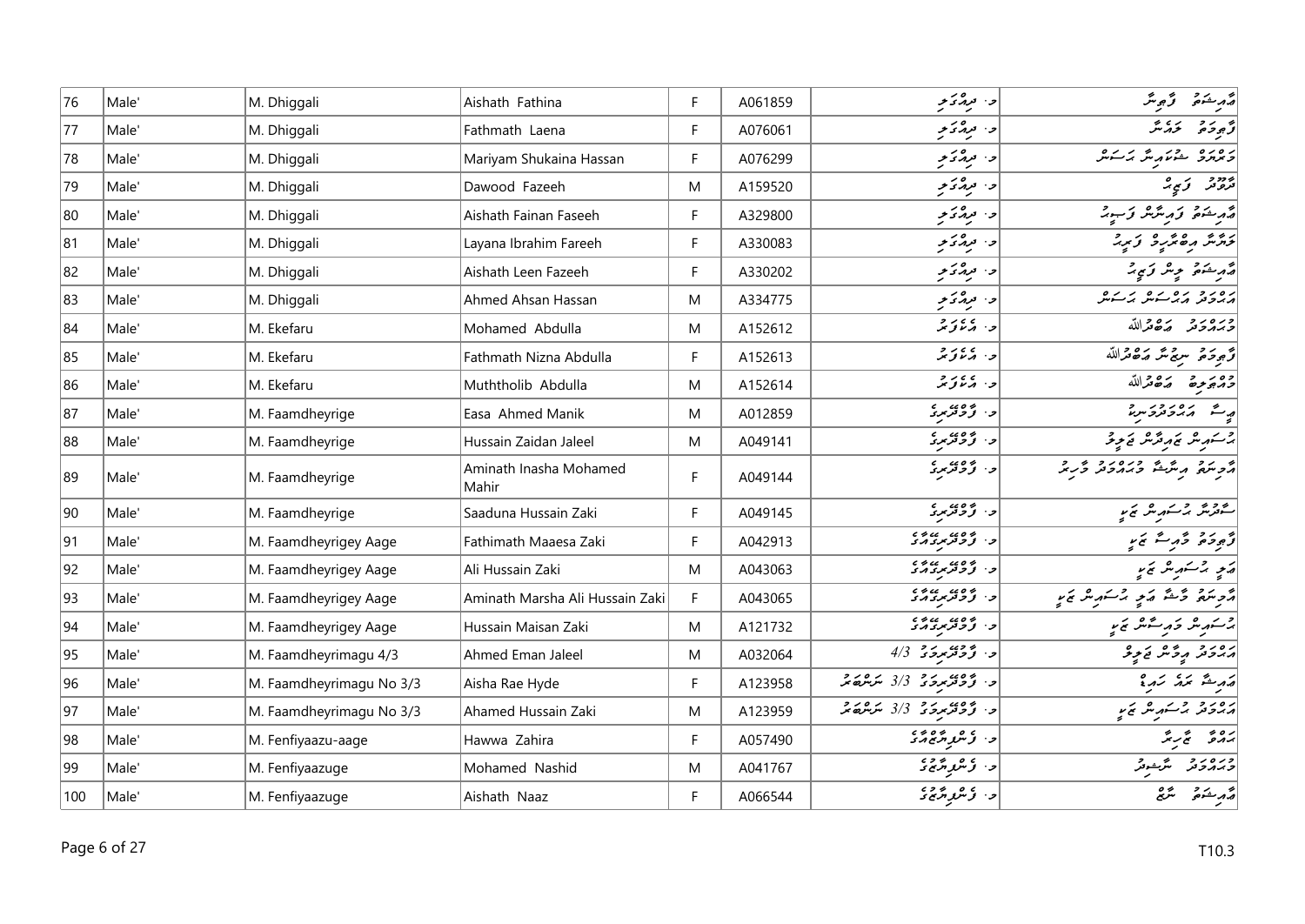| 101 | Male' | M. Fenfiyaazuge | Aminath Zahira         | F         | A068964 | د· ۇمىرومىيى                                                                                                            | أزويتم ومحمية                                              |
|-----|-------|-----------------|------------------------|-----------|---------|-------------------------------------------------------------------------------------------------------------------------|------------------------------------------------------------|
| 102 | Male' | M. Fenfiyaazuge | Ahmed Ziyan Naseer     | M         | A140981 | د ۰ ؤېترو پروه دی                                                                                                       | رور و به پژمر مرکب د                                       |
| 103 | Male' | M. Fenfiyaazuge | Mariyam Nashtha Nashid | F         | A155208 | د· ۇنتروپرىيى                                                                                                           | رەرە سەھەم شىدور                                           |
| 104 | Male' | M. Fenfiyaazuge | Mariyam Zana Naseer    | F         | A167189 | د . ۇ شرېر پرېږ                                                                                                         | د ۱۵ و محمد مرکز می                                        |
| 105 | Male' | M. Feymans      | Ali Akram              | M         | A024263 | د . تۇرتىرگ                                                                                                             |                                                            |
| 106 | Male' | M. Feymans      | Ibrahim Uvais          | M         | A035820 |                                                                                                                         | مەھرىرى مەمدى                                              |
| 107 | Male' | M. Feymans      | Muslih Ahmed Didi      | M         | A036422 | د . تۇرتىرى                                                                                                             | و ه و و د د د د د د د د د د                                |
| 108 | Male' | M. Feymans      | Mahasin Ahmed Didi     | F         | A038607 |                                                                                                                         | ار محسوش از مرد در در در برد.<br>افزیر سوش از مرد مرد برد. |
| 109 | Male' | M. Feymans      | Nabeela Ahmed Didi     | F         | A041480 | ى ئۇ ئەمەر ھ                                                                                                            | سَعِيمٌ مَ بَرْهِ رَّ مِرْمَرِ مِرْ                        |
| 110 | Male' | M. Feymans      | Ruweydha Ahmed Didi    | F         | A041481 |                                                                                                                         |                                                            |
| 111 | Male' | M. Feymans      | Mohamed Ahmed          | M         | A043447 | ى ئۇ ئەمەر <u>م</u>                                                                                                     | כנסנכ נסנכ<br>כגהכת הגבת                                   |
| 112 | Male' | M. Feymans      | Nazara Ahmed Didi      | F         | A045544 |                                                                                                                         | ر د د د د د در در در در در در د است که د د                 |
| 113 | Male' | M. Feymans      | Thasneem Ahmed Didi    | F         | A045545 |                                                                                                                         | ار عسره در دوروس<br>موسيره مدد در ديد                      |
| 114 | Male' | M. Feymans      | Yaish Ali Akram        | ${\sf M}$ | A150494 | لى بىم ئەرەپ ھەت بىر ئىستىدا ئىستان ئىستان ئىستان ئىستان ئىستان ئىستان ئىستان ئىستان ئىستان ئىستان ئىستان ئىست<br>مەنبە | أترمي شمس كالمردم                                          |
| 115 | Male' | M. Feymans      | Amaan Mohamed Ahmed    | ${\sf M}$ | A150578 | ى ئۇ ئەمەر <u>م</u>                                                                                                     | גשם כנסגב גםגב<br>הכית כמהכת המכת                          |
| 116 | Male' | M. Feymans      | Malsa Mohamed Ahmed    | F         | A341482 |                                                                                                                         | ده به دره ده ره دو<br>دوبه در دوبر دروبر                   |
| 117 | Male' | M. Feymans      | Maaish Mohamed Ahmed   | M         | A342382 | ى ئۇنزى <i>نى</i> ر                                                                                                     | ه مده دره در ده د د<br>ترمث تربر دتر مدد تر                |
| 118 | Male' | M. Fiushan      | Fathimath Ahlam        | F         | A000843 | <mark>و. پ</mark> رچمنشر                                                                                                | قهوزة مرووو                                                |
| 119 | Male' | M. Fiushan      | Abdulla Shuhurab       | M         | A044316 | <mark>و. وړېمند</mark> شر                                                                                               | برە تراللە<br>رو و د و<br>مشور بون                         |
| 120 | Male' | M. Fiushan      | Mohamed Shaibaan       | ${\sf M}$ | A307556 | <mark>و. پ</mark> رچمشکر                                                                                                | و ر ه ر د<br>تر پر ژ تر<br>شەرە ئەر                        |
| 121 | Male' | M. Giriteege    | MARIYAM LATHEEF        | F         | A009582 | و· پرېږې                                                                                                                | د ۱۵ د مر و                                                |
| 122 | Male' | M. Giriteege    | Aminath Latheef        | F         | A009583 | و· <sub>کو مح</sub> رچ د<br>گرمرنو                                                                                      | أأزجر سكرة والمحبوقر                                       |
| 123 | Male' | M. Giriteege    | Rinzeefa Adam          | F         | A041330 | او کو مربع د<br>کار کرد د                                                                                               | ىر بى <sub>رى</sub> ئە<br>پھر ہ<br>مرکز                    |
| 124 | Male' | M. Giriteege    | Latheefa Adam          | F         | A044343 | او ، و برج دُ<br>سسمت                                                                                                   | تخبوثر المترد                                              |
| 125 | Male' | M. Giriteege    | Ahmed Latheef          | M         | A048157 | و٠ و مرج د<br>ر رپ                                                                                                      | رەر ئەرۋ                                                   |
| 126 | Male' | M. Giriteege    | Athifa Adam            | F         | A065153 |                                                                                                                         | أمجموقر المرتدح                                            |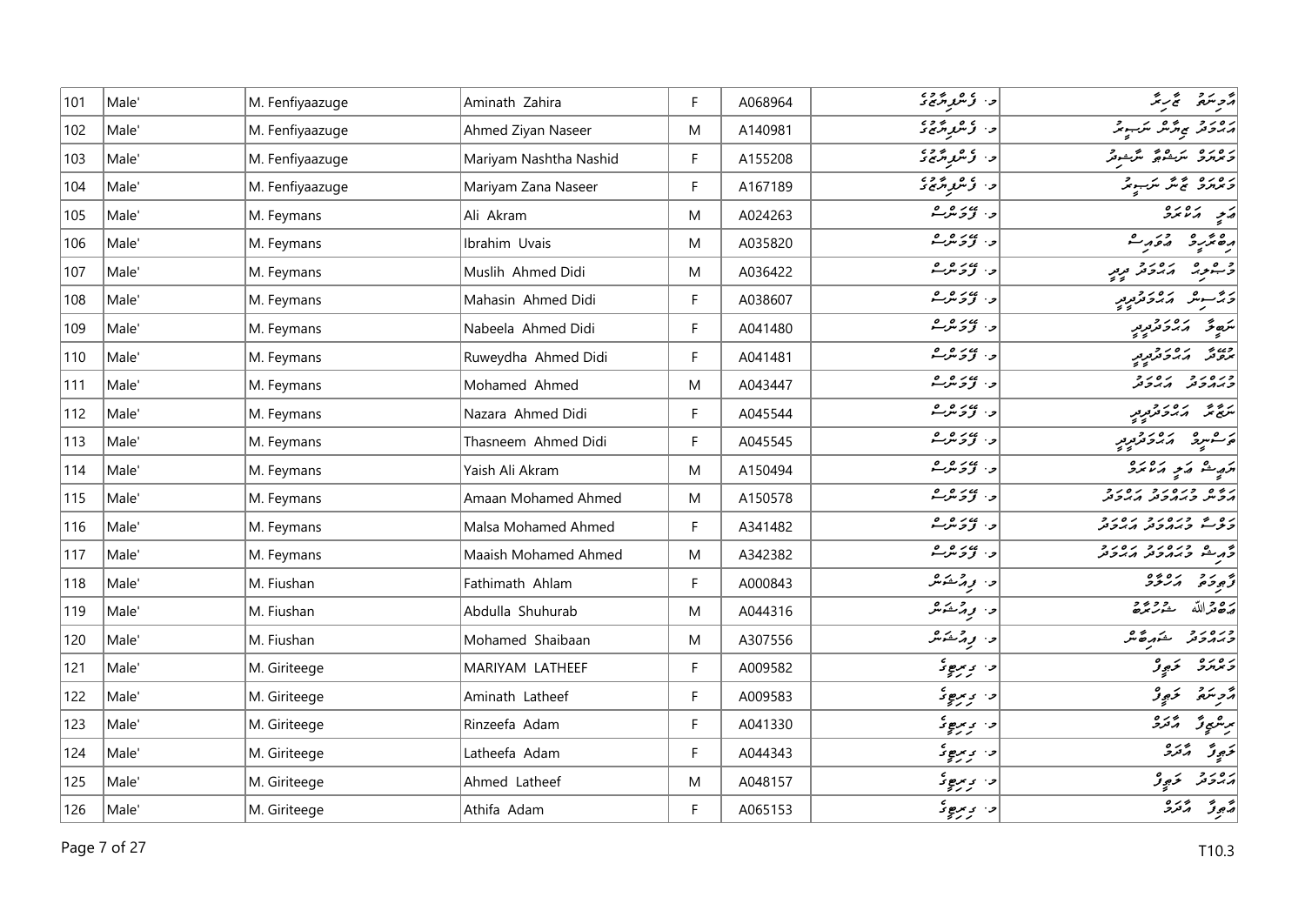| 127 | Male' | M. Giriteege    | Hassan Risheef            | M           | A069248 | او کو مربع د<br>سند مربع د                                                                                                                                                                                                                                                                                                                                                                                                                                       | پرستانگر - برڪوڙ                                                                                              |
|-----|-------|-----------------|---------------------------|-------------|---------|------------------------------------------------------------------------------------------------------------------------------------------------------------------------------------------------------------------------------------------------------------------------------------------------------------------------------------------------------------------------------------------------------------------------------------------------------------------|---------------------------------------------------------------------------------------------------------------|
| 128 | Male' | M. Giriteege    | Mohamed Latheef           | M           | A080313 | و· <sub>کو مح</sub> رچ د<br>گرمرچ                                                                                                                                                                                                                                                                                                                                                                                                                                | دره رو در و                                                                                                   |
| 129 | Male' | M. Giriteege    | Ali Mabrook Latheef       | M           | A341053 | و· پر برچ د<br>گرگر                                                                                                                                                                                                                                                                                                                                                                                                                                              | ړ په ده وه د و                                                                                                |
| 130 | Male' | M. Giriteege    | Skyna Ismail Athif        | F.          | A343887 | او· پر مرج ځا                                                                                                                                                                                                                                                                                                                                                                                                                                                    | شنذر بىگە مەستۇم بۇ ھەمبۇق <mark>ى</mark>                                                                     |
| 131 | Male' | M. Glory Aage   | Moomina Ahmed             | F           | A033096 | $\begin{bmatrix} 2 & 0 & 0 \\ 0 & 2 & 0 \\ 0 & 0 & 0 \\ 0 & 0 & 0 \\ 0 & 0 & 0 \\ 0 & 0 & 0 \\ 0 & 0 & 0 \\ 0 & 0 & 0 \\ 0 & 0 & 0 \\ 0 & 0 & 0 \\ 0 & 0 & 0 \\ 0 & 0 & 0 \\ 0 & 0 & 0 \\ 0 & 0 & 0 & 0 \\ 0 & 0 & 0 & 0 \\ 0 & 0 & 0 & 0 \\ 0 & 0 & 0 & 0 & 0 \\ 0 & 0 & 0 & 0 & 0 \\ 0 & 0 & 0 & 0 & 0 \\ 0 & 0 & 0 & 0 & 0 & $                                                                                                                                | پروژو<br>د در پژ                                                                                              |
| 132 | Male' | M. Glory Aage   | Mariyath Mahir            | $\mathsf F$ | A033098 | ه ده وي.<br>د کوکوپرو                                                                                                                                                                                                                                                                                                                                                                                                                                            | وحميريزة والمرار                                                                                              |
| 133 | Male' | M. Glory Aage   | Asiyath Mahir             | F           | A033101 | ه ۱۵۵ وي.<br>د کوکوپردگ                                                                                                                                                                                                                                                                                                                                                                                                                                          | و استعاده و المحرم المر                                                                                       |
| 134 | Male' | M. Gloryge      | Ismail Mahir              | M           | A022568 | و وه وي                                                                                                                                                                                                                                                                                                                                                                                                                                                          | وستوصف وحريمه                                                                                                 |
| 135 | Male' | M. Gloryge      | Thallaash Ismail Mahir    | M           | A037075 | ا د . د و کمپرد                                                                                                                                                                                                                                                                                                                                                                                                                                                  | وووثة وحوظو وربر                                                                                              |
| 136 | Male' | M. Gloryge      | Seethal Ismail Mahir      | F           | A039700 | $\overline{\begin{array}{ccc} \overline{c_{12}} & \overline{c_{23}} & \overline{c_{24}} & \overline{c_{25}} & \overline{c_{26}} & \overline{c_{26}} & \overline{c_{26}} & \overline{c_{26}} & \overline{c_{26}} & \overline{c_{26}} & \overline{c_{26}} & \overline{c_{26}} & \overline{c_{26}} & \overline{c_{26}} & \overline{c_{26}} & \overline{c_{26}} & \overline{c_{26}} & \overline{c_{26}} & \overline{c_{26}} & \overline{c_{26}} & \overline{c_{26}}$ | - پۇتۇ برىشۇپەتۇ بۇرلا                                                                                        |
| 137 | Male' | M. Gulfaamge    | Fathimath Aneega Adnan    | F           | A043808 | وه وه وه و<br>و · <b>کامرتو</b> نو                                                                                                                                                                                                                                                                                                                                                                                                                               | وتجوخو أأسرقه أأوادهم                                                                                         |
| 138 | Male' | M. Gulfaamge    | Idham Muizz Adnan         | M           | A047003 | وه وه وه و <i>ه</i><br>و ۰ کامونوکوک                                                                                                                                                                                                                                                                                                                                                                                                                             | و ده و و و د د د و و و                                                                                        |
| 139 | Male' | M. Gulfaamge    | Ahmed Muthasim Adnan      | M           | A051004 | وه وه وه و<br>و· کامونونوک                                                                                                                                                                                                                                                                                                                                                                                                                                       | גם גב בכל הם גבעית.<br>גגבת כגם הבית                                                                          |
| 140 | Male' | M. Gulfaamge    | Mohamed Muizzu Adnan      | M           | A051531 | وه وه وه و<br>و۰ ک <b>وتو</b> وک                                                                                                                                                                                                                                                                                                                                                                                                                                 | وره رو و مود رومه                                                                                             |
| 141 | Male' | M. Gulfaamge    | Naseema Ibrahim           | F           | A072481 | و وه وه و و<br>و ان <b>وتو</b> و و                                                                                                                                                                                                                                                                                                                                                                                                                               | يترسوخه وهتربرد                                                                                               |
| 142 | Male' | M. Gulfaamge    | Fathimath Idham Adnan     | F           | A333096 | وه وه وه و<br>و۰ ک <b>و</b> ژوک                                                                                                                                                                                                                                                                                                                                                                                                                                  | و دو دوره دوده                                                                                                |
| 143 | Male' | M. Gulfaamge    | Mariyam Idham Adnan       | F           | A333102 | وه وه وه و<br>و· ک <b>ونو</b> وک                                                                                                                                                                                                                                                                                                                                                                                                                                 | ת הת ה כשה ת כשה<br>המינוכ הנקבר הנקייקייק                                                                    |
| 144 | Male' | M. Gulfaamhiyaa | Abdul Hameed Abdul Hakeem | M           | A050445 | وسي وه د و گرمگر                                                                                                                                                                                                                                                                                                                                                                                                                                                 | קס בסק בן קס בסק הס<br>הסט באבל בא הסט בא                                                                     |
| 145 | Male' | M. Gulfaamkuri  | Hussain Muthasim Adnan    | M           | A073110 | و وه وه و و د                                                                                                                                                                                                                                                                                                                                                                                                                                                    | بر کرمر شده در در در در در در در این کرمر بردار در این در این در این در این در این در در در این در این در این |
| 146 | Male' | M. Gulfaamkuri  | Ismail Muthasim Adnan     | M           | A149159 | و وه وه و و د                                                                                                                                                                                                                                                                                                                                                                                                                                                    | ړ هڅو په دوه سرد وروسرس                                                                                       |
| 147 | Male' | M. Gulfaamkuri  | Mohamed Muthasim Adnan    | M           | A340315 | وسي وه ژه وج                                                                                                                                                                                                                                                                                                                                                                                                                                                     | כנסנכ ככנה כ"כניס"<br>כממכת כמים היכ" מתייתיית                                                                |
| 148 | Male' | M. Gulhazaaruge | Moosa Maniku              | M           | A000660 | و ه و د ه و ه<br>و ۰ ک بخرنرنج نیزی                                                                                                                                                                                                                                                                                                                                                                                                                              | وحرث كالمركز                                                                                                  |
| 149 | Male' | M. Gulhazaaruge | Miqdhaadh Moosa           | M           | A001313 | و ه و د ه و ه<br>و ۰ ک مخرم تع بوی                                                                                                                                                                                                                                                                                                                                                                                                                               | وتوترتر فتمسكم                                                                                                |
| 150 | Male' | M. Gulhazaaruge | Bushainath Moosa          | F           | A001378 | و ه و د ه و ه<br>و ۰ ک مخرم تع بوی                                                                                                                                                                                                                                                                                                                                                                                                                               | ەشكەر سى ئەس                                                                                                  |
| 151 | Male' | M. Gulhazaaruge | Mudrikath Moosa           | M           | A066822 | و ہے ور پر و ی<br>و پہ و ور پر مرد                                                                                                                                                                                                                                                                                                                                                                                                                               | د و پرېږي.<br>د ترېږېدنو                                                                                      |
| 152 | Male' | M. Gulhazaaruge | Aminath Suha              | F           | A076640 | و ہ ور پر و ء<br>و پ محرم محری                                                                                                                                                                                                                                                                                                                                                                                                                                   | ړ په دي ک                                                                                                     |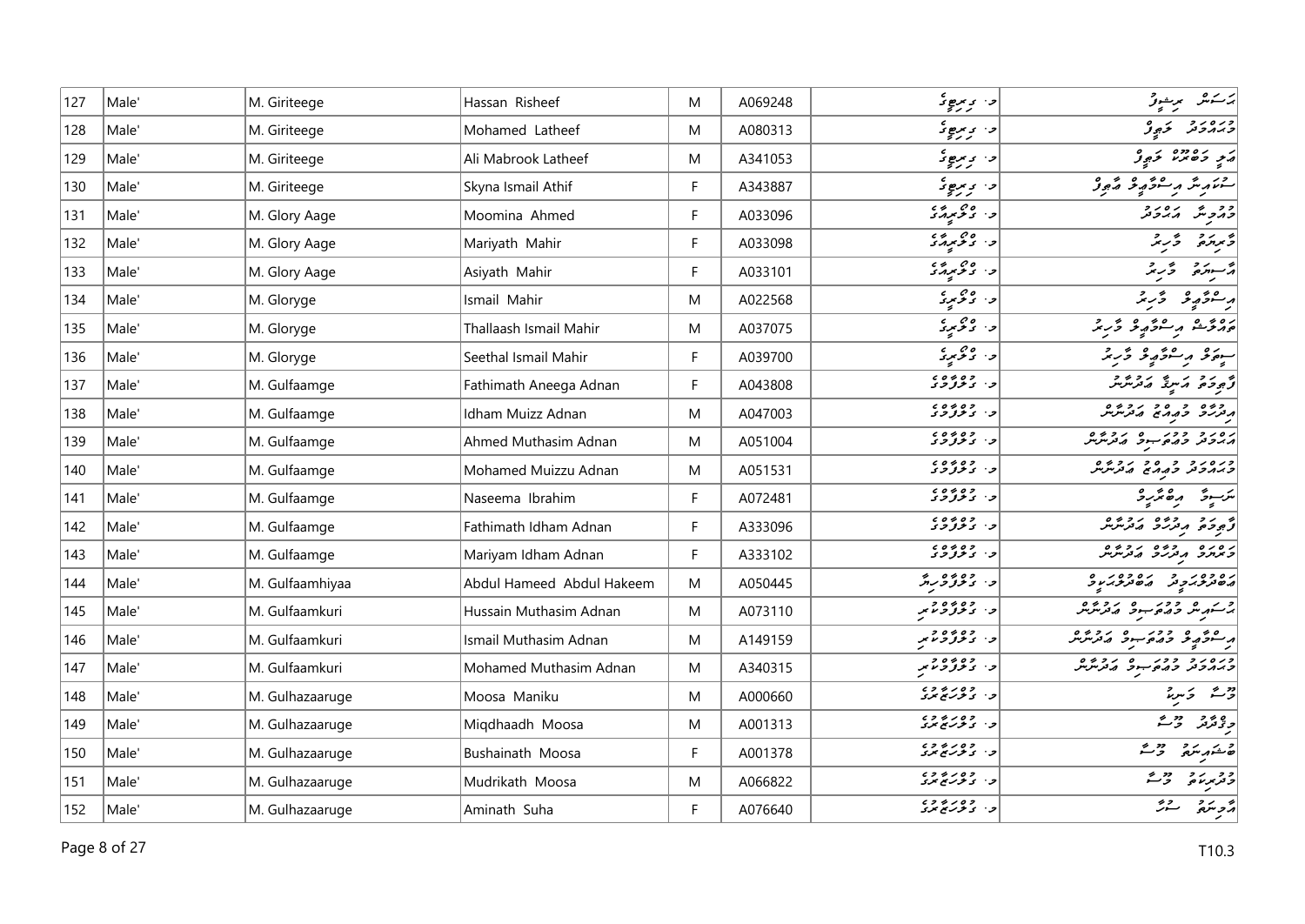| 153 | Male' | M. Gulhazaaruge    | Ismail Ibrahim            | M  | A157329 | وه و و د و و ء<br>و په و مخرمۍ موړ                | وكتورو وقترو                                |
|-----|-------|--------------------|---------------------------|----|---------|---------------------------------------------------|---------------------------------------------|
| 154 | Male' | M. Gulhazaaruge    | Mariyam Mahin Moosa       | F. | A328927 | و ہ ور پر و ء<br>و پ محرک محری                    | رەرە پەر دىگە                               |
| 155 | Male' | M. Gulhazaaruge    | Mariyam Yooha Ahmed       | F. | A337859 | وه ره و و و<br>و٠ کالمخرمنی موی                   | ג סגם "חדש גם גב<br>בינות כ"חג" הגבת        |
| 156 | Male' | M. Gulhazaaruge    | Ali Miruhan               | M  | A368083 | و ه و د ه و ه<br>و ۰ ک مخرم تع بوی                | أرشم وبرجمه                                 |
| 157 | Male' | M. Gulhazaaruge    | Fathmath Sheena           | F  | A371996 | وه و و د و و و و<br>و ۰ و لو رنح مود              | ۇي <sub>م</sub> وڭ <sub>ۇ شې</sub> تر       |
| 158 | Male' | M. Hazaaree Villa  | Hamid Wajeeh              | M  | A001769 | و· رَجٌ <sub>مَرِهِ</sub> وَّ                     | رٌوتر کورٍ ژ                                |
| 159 | Male' | M. Hazaaree Villa  | Fathimath Limya           | F. | A032094 | د· رَبِّ موه مِرَّ                                | وٌمِ وَمَعْ حِرْمٌ                          |
| 160 | Male' | M. Hazaaree Villa  | Ahmed Fayaz Hassan        | M  | A045012 | ح · سَنَجَ مِرِهِ قَرْ                            | رەرد زېر ئەسەس                              |
| 161 | Male' | M. Hazaaree Villa  | Ibrahim Lausam            | M  | A088955 | <sub>و</sub> . رَبِّ <sub>مُح</sub> مِّدٍ         | مەشرىق بەم دە                               |
| 162 | Male' | M. Hazaaree Villa  | Ahmed Lassan              | M  | A123921 | و. رَبِّ مِرِهِ قَر                               | رەرە رەپ                                    |
| 163 | Male' | M. Hazaarumaage    | Aishath Shifana Wajeeh    | F. | A044951 | ر د ۶۶۶.<br>و۰ رئی بود د                          | ړٌ پرېشمۇ سورٌ نگر كومې د                   |
| 164 | Male' | M. Hazaarumaage    | Mohamed Shafaz Wajeeh     | M  | A049782 | ر بر د د د د ،<br>و۰ کريج بورو ی                  | ورەر دېر دو کې                              |
| 165 | Male' | M. Hazaarumaage    | Ahmed Wajeeh              | M  | A055372 | ر بر د و و »<br>و ۰ کریخ بودی                     | دەر د ئەرج                                  |
| 166 | Male' | M. Hazaarumaage    | Ismail Azzam Wajeeh       | M  | A113636 | ر بر بر و بر و<br>و · کریج بودگری                 | ر موځ په ده ده د وي.<br>د سرگړنو په دی کالي |
| 167 | Male' | M. Hazaarumaage    | Ahmed Umran Hussain       | M  | A167167 | و ۰ کريم وي و<br>و ۰ کريم مرو و                   | גם גב כם גם כבירה ש                         |
| 168 | Male' | M. Hazaarumaage    | <b>Umar Ethof Hussain</b> | M  | A330039 | ر در ۱۶۶۶<br>و۰ کريم برو د                        | ەدىر رەۋز رىسىر                             |
| 169 | Male' | M. Heath           | Aminath Manike            | F. | A068544 | ا و .  ره<br>___ ځ                                | اړم سره د سره<br>ا                          |
| 170 | Male' | M. Heath           | Mohamed Hasrath           | M  | A070076 | و· رِهْ                                           | وره رو در درو                               |
| 171 | Male' | M. Heath           | Ahmed Ajfan Hasrath       | M  | A127663 | و ره.                                             | ره ر د پر دی.<br>مهرونتر مهانوش بر سویره    |
| 172 | Male' | M. Heath           | Aishath Jeehan Hasrath    | F  | A308985 | و· رِهْ                                           | مەر ئىكى بېرىش بر ئىسىر بور                 |
| 173 | Male' | M. Hithahfinivaage | Fathimath Abdul Munim     | F  | A047475 | د . ر <sub>ە</sub> ئ <sub>ە</sub> ر بورگەنگى<br>م | و دو ده دووورو                              |
| 174 | Male' | M. Hithahfinivaage | Eman Abdulla Wasiu        | M  | A054990 | د . ر <sub>ە</sub> ئۇر بىر <u>ەئى</u>             | مِرْسْرَ مَصْرَاللَّهُ عَرْسُهُمْ           |
| 175 | Male' | M. Hithahfinivaage | Aminath Zidhna            | F  | A133522 | د. رۇروسۇم                                        | أثرجر سنكفح محوشر                           |
| 176 | Male' | M. Hithahfinivaage | Aminath Suha Hashim       | F  | A165447 | د· رەڭرومروكا                                     |                                             |
| 177 | Male' | M. Hithahfinivaage | Mariyam Amaana Haashim    | F. | A341707 | د· رۇش <sub>ۇ بىر</sub> ۇ،                        | رەرە رەپر رەيدە                             |
| 178 | Male' | M. Jupiter         | Mohamed Ashraf Ahmed      | M  | A007440 | و· قي وڃَ مر                                      | ورەرو رورو رەرو<br>وبرارونر ارشورز اربرونر  |
|     |       |                    |                           |    |         |                                                   |                                             |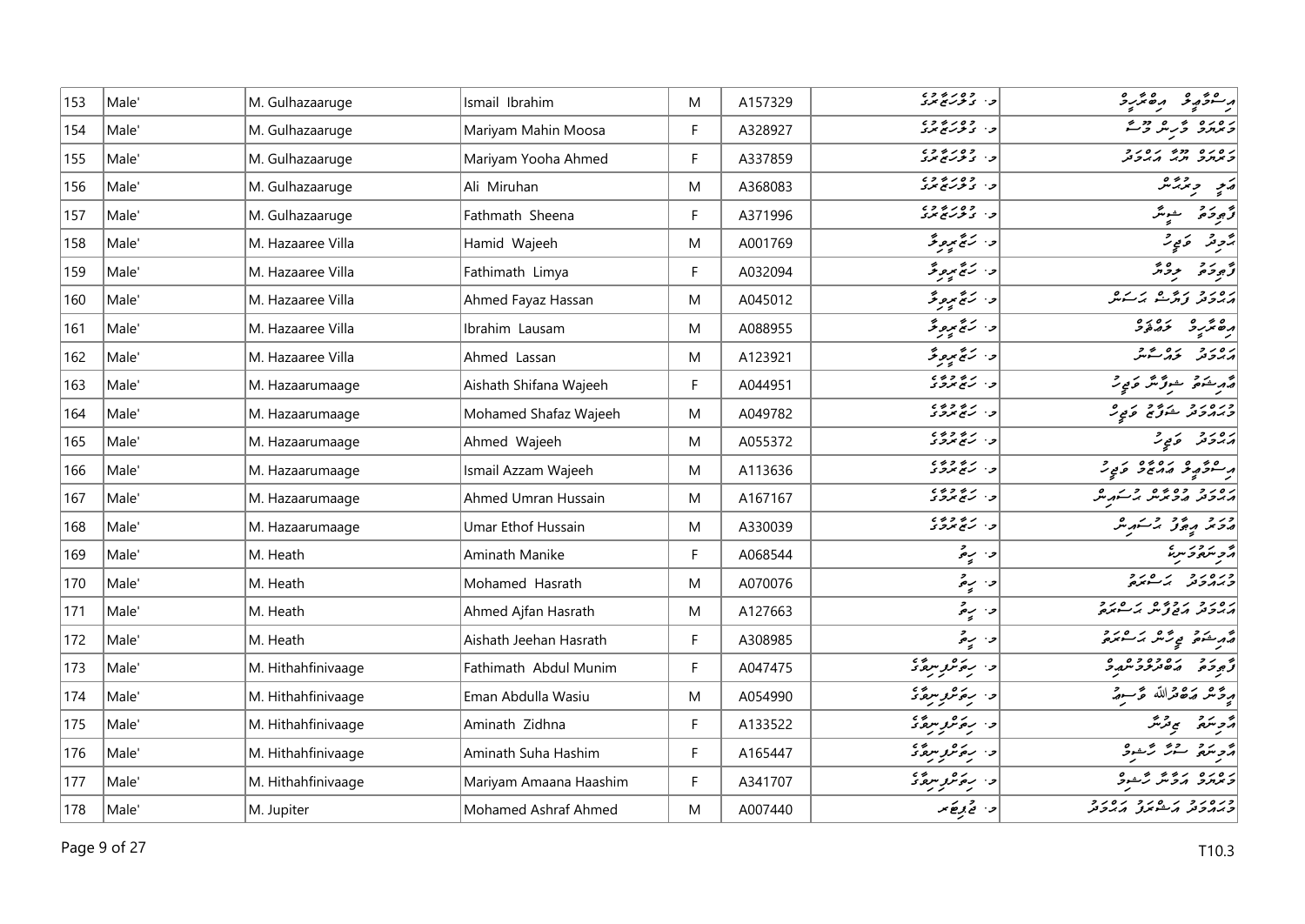| 179 | Male' | M. Jupiter       | Aishath Ahmed              | F           | A034795 | ح بحج بح مر                     | برور و<br>لقرمر ينتمو                                        |
|-----|-------|------------------|----------------------------|-------------|---------|---------------------------------|--------------------------------------------------------------|
| 180 | Male' | M. Jupiter       | Aminath Agila              | F           | A065875 | و· في وِيحَ مر                  | ۇجەسىرە ئەتبەق                                               |
| 181 | Male' | M. Jupiter       | Mohamed Azkan Ashraf       | M           | A336188 | و· في وِيعَ مر                  | ورەر د رەر 2 رەرە<br><i>دېرم</i> وتر م <i>ەن بىل م</i> ەشىرى |
| 182 | Male' | M. Jupiter       | Fathimath Nauma Naseer     | $\mathsf F$ | A345117 | و· في وِيعَ مر                  | و و د د د و مرد بر                                           |
| 183 | Male' | M. Jupiter       | Ibrahim Maaiz Musthofa     | ${\sf M}$   | A345118 | و· قي بوڪيمه                    |                                                              |
| 184 | Male' | M. Light Garden  | Aishath Firushana          | F.          | A011683 | د كمرونو مولا                   | ۇرىشقى رېمىقىگە                                              |
| 185 | Male' | M. Light Garden  | Fathimath Finasa           | F           | A011684 | د· كەرھۇمما تىر                 | ؤودة ويثبة                                                   |
| 186 | Male' | M. Light Garden  | Ahmed Rasheed              | M           | A053310 | د· <sub>م</sub> حمده و محمده مر | رەر دىكىسىد                                                  |
| 187 | Male' | M. Light Garden  | Mohamed Farish             | M           | A099420 | و· ځه څو څو شو                  | ورەرو گىرىش                                                  |
| 188 | Male' | M. Light Garden  | Aminath Fashwa             | F.          | A167686 | اه موره ومحده مع                | أزويتهم وكسفاة                                               |
| 189 | Male' | M. Limaric       | Abdulla Khaleel            | M           | A032922 | د· وِدَبرِنا                    | 505 الله ترمو ع                                              |
| 190 | Male' | M. Limaric       | Mohamed Khaleel            | M           | A051943 |                                 | ورەر يې زېږ                                                  |
| 191 | Male' | M. Limaric       | Nashiya Khaleel            | F           | A067402 | د· وِدَ مِهْ                    | لترجيتر الكالمحي                                             |
| 192 | Male' | M. Limaric       | Amr Diouf Abdulla          | M           | A336852 | د· وِدَ مِهْ                    | ره و ودوه ره و الله<br>محرمه شعرو مصرف                       |
| 193 | Male' | M. Lunava        | Mariyam Nazaha             | F           | A068712 | وستحيضى                         | رەرە شەپ                                                     |
| 194 | Male' | M. Lunava        | <b>Adnan Mohamed Muizz</b> | M           | A349860 | وستحيضى                         | ג כש כ כג מכ כ ס כ<br>הבניינייג כ מחכב ב הח ב                |
| 195 | Male' | M. Lunava        | Aminath Nashwa Muizz       | F.          | A349861 | وستحيضى                         | הכתב תשים בגרש                                               |
| 196 | Male' | M. Maabageechaa  | Ayshath Shihab             | $\mathsf F$ | A000896 | و· وٌَ صَوۡمَوۡ                 | و<br>وگرېشو شوگره                                            |
| 197 | Male' | M. Maafannu Aage | Fathimath Fareed           | F           | A041104 | و به محرّ و و و و و             | وٌجوحَمٌ وَمَرِيْرٌ                                          |
| 198 | Male' | M. Maafannu Aage | Fahd Ibrahim Shafeeg       | M           | A041471 | و. و و و و و و و                | ر دو مه پره ځېږ                                              |
| 199 | Male' | M. Maafannu Aage | Aminath Ibrahim            | F           | A057972 | و. ژوکرسرمره                    | أزدينه مقتررة                                                |
| 200 | Male' | M. Meadows       | Ali Ahrush Ibrahim         | M           | A042603 | $rac{0.06}{0.06}$               | ג׳בְ ג׳ינים גם ג׳יב                                          |
| 201 | Male' | M. Meadows       | Aminath Arusha Ibrahim     | F           | A058893 | $600 - 7$                       | أأدمره المرشق المقابل و                                      |
| 202 | Male' | M. Meadows       | Umar Ibrahim Latheef       | M           | A326961 | 886.77                          | גביג גם הייך ביתר                                            |
| 203 | Male' | M. Melaa         | Fathmath Shihab            | F           | A039749 | و٠ وگ                           | رٌ و دَ وَ شررٌ صَ                                           |
| 204 | Male' | M. Melaa         | Aminath Ifsha Amir         | F           | A149757 | و٠ وگ                           | أأدمرة أروائة أأدبر                                          |
|     |       |                  |                            |             |         |                                 |                                                              |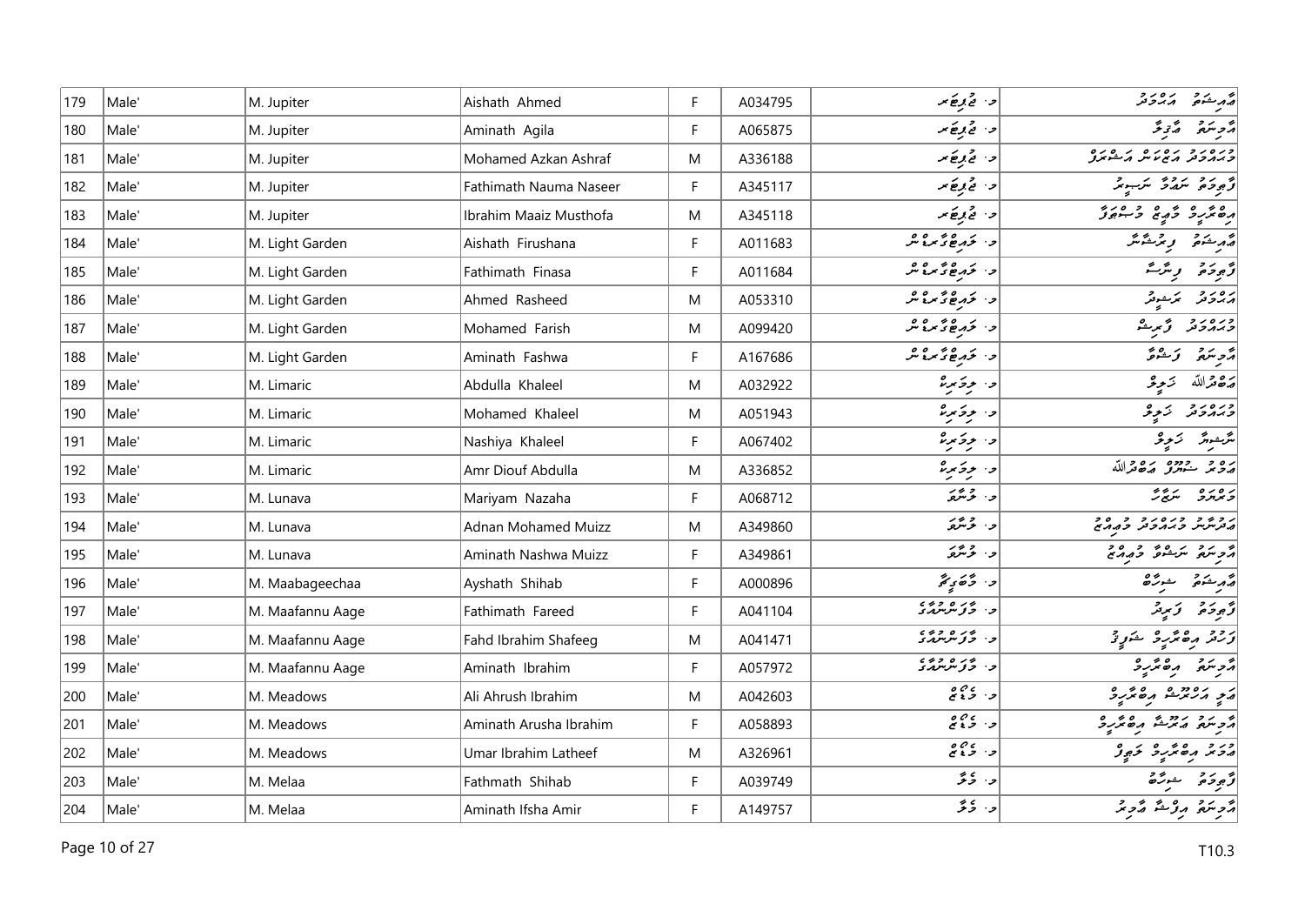| 205 | Male' | M. Melaa   | Aishath Ilma Amir          | $\mathsf F$ | A160329 | و٠ وَوَ                 |                                                                                                                                                                                                                                  |
|-----|-------|------------|----------------------------|-------------|---------|-------------------------|----------------------------------------------------------------------------------------------------------------------------------------------------------------------------------------------------------------------------------|
| 206 | Male' | M. Mifflin | Yumna Habeeb               | E           | A038417 | د· دِوْدِيْر            | أتروش برَهِ جُ                                                                                                                                                                                                                   |
| 207 | Male' | M. Mifflin | Mohamed Wajeeh             | M           | A042891 | <sub>و: ح</sub> وثوبتر  | ورەر دې                                                                                                                                                                                                                          |
| 208 | Male' | M. Mifflin | Ahmed Nabyl                | M           | A051381 | د· دِوْدِيْر            | رەرو شھۇ                                                                                                                                                                                                                         |
| 209 | Male' | M. Mifflin | Ali Najih Vajeeh           | M           | A057865 | د· دِرْدِشْ             | ړې شور نور                                                                                                                                                                                                                       |
| 210 | Male' | M. Mifflin | Mohamed Maumoon            | M           | A058745 | د· دِوْدِش              | כנסנכ נכחים<br>כגובת בגבית                                                                                                                                                                                                       |
| 211 | Male' | M. Narugis | Mariyam Saeed              | F           | A043707 | د. مگرچر <sup>م</sup> م | و دره در د                                                                                                                                                                                                                       |
| 212 | Male' | M. Neenaa  | Aminath Fileeshiya         | F           | A037174 | د . سرینگر              |                                                                                                                                                                                                                                  |
| 213 | Male' | M. Neenaa  | Hassan Riyaz               | M           | A043904 |                         | ىر كەش بىر ئەرگ                                                                                                                                                                                                                  |
| 214 | Male' | M. Neenaa  | Minna Wajeeh               | F           | A057371 |                         | وِ عربتَر   اوَ وِ رَ                                                                                                                                                                                                            |
| 215 | Male' | M. Neenaa  | Ibrahim Riyaz              | M           | A058397 |                         | وەتمرۇ بورگ                                                                                                                                                                                                                      |
| 216 | Male' | M. Neenaa  | Hussain Riyaz              | M           | A058503 |                         | جر کے مرکز مرکز کے مقدمت کے ایک مرکز کے مقدمت کے مقدمت کے مقدمت کے مقدمت کے مقدمت کے مقدمت کے مقدمت کے مقدمت ک<br>مقدمت اللہ مقدم اللہ مقدمت کے مقدمت کے مقدمت کے مقدمت کے مقدمت کے مقدمت کے مقدمت کے مقدمت کے مقدمت کے مقدمت کے |
| 217 | Male' | M. Neenaa  | Fathmath Shamma Ibrahim    | F           | A071690 | او. سرچگر<br>ڪ          |                                                                                                                                                                                                                                  |
| 218 | Male' | M. Neenaa  | Maryam Dhuaa Algeen        | F           | A150279 | و. سریگر                |                                                                                                                                                                                                                                  |
| 219 | Male' | M. Neenaa  | Ahmed Raaim Hassan         | M           | A166519 |                         | ره رو و ه د بر ره                                                                                                                                                                                                                |
| 220 | Male' | M. Neenaa  | <b>Ahmed Naaish Ismail</b> | M           | A322337 |                         | גיגב האגיי <sub>ק</sub> יינ <sub>קיי</sub>                                                                                                                                                                                       |
| 221 | Male' | M. Neenaa  | Aminath Shadha Ibrahim     | F           | A330028 | او. سرپنگر<br><u>ڪ</u>  | أأتا والله المتحر والمتحرير والمحرير والمحرير والمحر                                                                                                                                                                             |
| 222 | Male' | M. Neenaa  | Mohamed Yaish Hussain      | M           | A331708 | او. سرچ<br>——           | ورەرو كەربى ئەسكەش                                                                                                                                                                                                               |
| 223 | Male' | M. Neenaa  | Aishath Raidha Hassan      | F           | A351300 | او. سرچمه<br>——         | مەر شىم ئىرىگە ئەسكىل                                                                                                                                                                                                            |
| 224 | Male' | M. Neluge  | Shifana Abdul Razzaq Jabir | $\mathsf F$ | A040801 | و . عرو ،               | شور می دره ده دره دوره می در<br>شور شر می فرم مرمرخ داده می                                                                                                                                                                      |
| 225 | Male' | M. Neluge  | Abdul Latheef Abdul Razzag | M           | A067770 | و . عرو ،               | נסכסנם נסכסנסיבים<br>הסטה תקצם הסטה מה בצ                                                                                                                                                                                        |
| 226 | Male' | M. Neluge  | Hussain Ali Manik          | M           | A075143 | و، شروء                 | يزعتهر مكافية والمراريح                                                                                                                                                                                                          |
| 227 | Male' | M. Neluge  | Latheefa Ahmed             | F           | A086624 | و، شروء                 | تجبج ومالا المتحافر                                                                                                                                                                                                              |
| 228 | Male' | M. Neluge  | Mohamed Thagee             | M           | A131931 |                         | وره ر و مر<br>  <i>و بر مرح</i> قر                                                                                                                                                                                               |
| 229 | Male' | M. Neluge  | Reeman Abdul Razzag        | M           | A140771 | و، شروء                 | 22010201 22<br>תליית הסנגיגה בצ                                                                                                                                                                                                  |
| 230 | Male' | M. Neluge  | Ahna Hussain               | F           | A158960 | و، شروء                 | رەپر برخىرىر                                                                                                                                                                                                                     |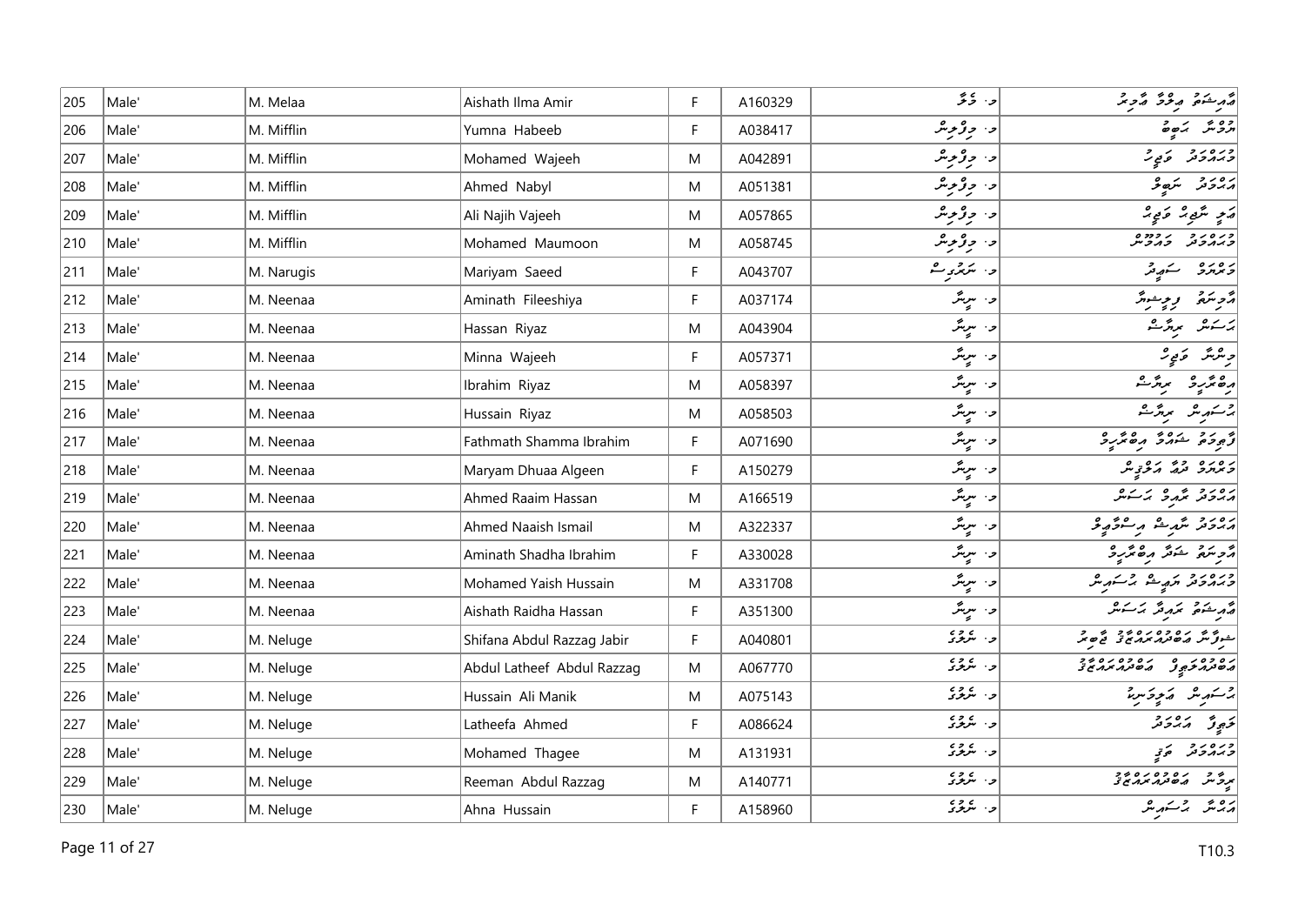| 231 | Male' | M. Neluge         | Faisal Abdul Razzaq          | M           | A336696 | و . شرو ،                                | ق برو ده ده ده ده                                    |
|-----|-------|-------------------|------------------------------|-------------|---------|------------------------------------------|------------------------------------------------------|
| 232 | Male' | M. Neluge         | Hamna Hussain                | E           | A340830 |                                          | رەپر روسى                                            |
| 233 | Male' | M. Neptune        | Abida Adam Fulhu             | F           | A038476 | ه وروده<br>د سرونموس                     | ه می دره د د<br>می شرور                              |
| 234 | Male' | M. Nishana Manzil | Ismail Wajeeh                | M           | A039559 | ى . سرىشە <i>ئەر شى</i> ئى               | بر شۇ پەشقا ئۇ ئاي                                   |
| 235 | Male' | M. Nishana Manzil | Tushar Ismail                | M           | A072275 | ى سرىشە ئىركە ئىرىم ئى                   | ەھقىر بەستۇپچ                                        |
| 236 | Male' | M. Nishana Manzil | Thareesh Ismail              | M           | A114167 | ر. سرىشترىز تىرىم ئى                     | ە پرىش بەسىۋېرى                                      |
| 237 | Male' | M. Nooraaneege    | Khoorsheed Ali               | M           | A022364 | - مرتزمبره                               |                                                      |
| 238 | Male' | M. Nooraaneege    | Ibrahim Shaheed              | M           | A032369 | <br> و۰ مریم سریم                        | رە ئرىر ئىسىر                                        |
| 239 | Male' | M. Nooraaneege    | Fathimath Shifa Abdul Hannan | F           | A033300 | ى بەرگە ئېرىدى<br>مەنبەر                 | و د د مشور ده ده ده ده.<br>تروخو شور ماه مرد با مرکز |
| 240 | Male' | M. Nooraaneege    | Aminath Zenysha Shaheed Zaki | F           | A035225 |                                          | قُرْحِ سَمْعٌ وَسَمِيعٌ مُشَرِيدٌ لَمْ يَا لِلْمَ    |
| 241 | Male' | M. Nooraaneege    | Hussein Zayan Shaheed Zaki   | M           | A122348 | ى بىر ئىقتىلىدىكى<br>مەنبەر ئىقتىلىنىڭ   | ج ڪريگر ٽاگريگر ڪريگر ٿئي                            |
| 242 | Male' | M. Nooru Manzil   | Mariyam Nashath              | F           | A037693 | د . مر <sub>م</sub> رد م <sub>رم</sub> و | رەرە سَرْشُمْ ج                                      |
| 243 | Male' | M. Nooru Manzil   | Husna Hussain                | F           | A038822 | ر. تربرد مرب <sub>و</sub> د              | ر شاعر استقرار می                                    |
| 244 | Male' | M. Nooru Manzil   | Naeema Hussain               | F           | A039305 | د به مر <sub>مرد شریح</sub>              | ىئىر قەستىرىش                                        |
| 245 | Male' | M. Nooru Manzil   | Fathmath Riyaz Adam          | F           | A040204 | و . مربرو تربح و                         | وتجوده برتز شرود                                     |
| 246 | Male' | M. Nooru Manzil   | Hassan Nishath Hussain Manik | M           | A049382 | د . بيرونر شي په                         | ىركىگە ئىرىشكە ئ <sup>ە</sup> كسەر ئىرىدە            |
| 247 | Male' | M. Nooru Manzil   | Aishath Hassan               | F           | A066595 | د. نژیزد مربح و                          | ۇرمىشقى ئەسكەش                                       |
| 248 | Male' | M. Ocean Reed     | Aishath Abdul Rahman         | F           | A024899 | -<br>د . د شوکرمړنې                      | ه د د ده ده ده د و<br>۱. ۱۸ شوه د ه تر ۱۸ کرد تر     |
| 249 | Male' | M. Ocean Reed     | <b>Buchaage Dhon Manik</b>   | M           | A024900 | $\frac{1}{2}$                            | כ וממיד ם ז<br>כם זם ב בקייקודי ייקוד                |
| 250 | Male' | M. Ocean Reed     | Ameera Adam                  | F           | A039742 | ى مەككەنگىرى<br>مەنبۇرىسىتىرى            | ړَ په په پره                                         |
| 251 | Male' | M. Ocean Reed     | Fathimath Sooniya Adam       | $\mathsf F$ | A041483 | و. د شور همبر ؟                          | وٌجودَهُ کشهر مُنددُ                                 |
| 252 | Male' | M. Ocean Reed     | Aminath Shibla Adam          | F           | A041484 | ح به مركز شركيږ ؟                        | أأدبره شركة أأرده                                    |
| 253 | Male' | M. Ocean Reed     | Umoor Adam Moosa             | F           | A041485 | ا د . م شو مرد مرد د .<br>ا              | כמב הנס מגור<br>הכית העב בגו                         |
| 254 | Male' | M. Ocean Reed     | Amraa Adam Moosa             | F           | A041486 | -<br>حسين مشاهر محمد معر                 | ره په پره دو په<br>مرح کر مرکز و ک                   |
| 255 | Male' | M. Ocean Reed     | Maumoor Adam Moosa           | M           | A052980 | - مىشكىرى<br>مەنبۇرىسى                   | ג בחבר בגם חבר.<br>בגביב הבגב ב                      |
| 256 | Male' | M. Ocean Reed     | Ameer Adam Moosa             | M           | A063617 | د . گرېشمېر ؟                            | پر پر پر پره دونه                                    |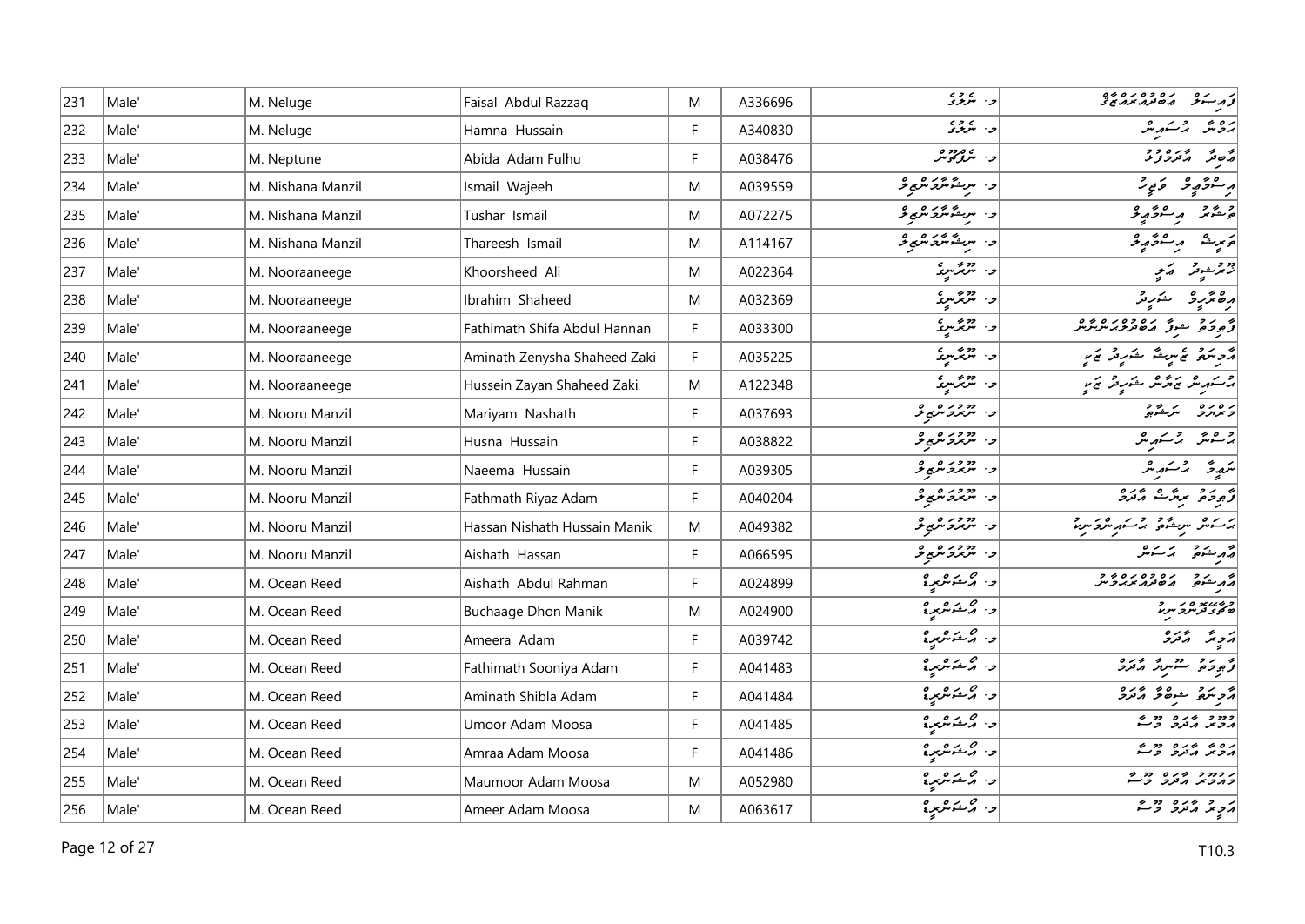| 257 | Male' | M. Ocean Reed   | Hassan Shareef             | M           | A070497 | د . مر شه مرسم و هم                 | پرستانلر استعلیزی                             |
|-----|-------|-----------------|----------------------------|-------------|---------|-------------------------------------|-----------------------------------------------|
| 258 | Male' | M. Ocean Reed   | Mariyam Akhsheela          | $\mathsf F$ | A077688 | -<br>حسين مشتر مشرحيد في            | د ۱۵ د مړي شونځ                               |
| 259 | Male' | M. Ocean Reed   | Amru Adam Moosa            | M           | A079890 | - مىشكىتىلىرى<br>مەسكەتلىرى         | גם כ" בגם יכובי.<br>גביג געבי ביי             |
| 260 | Male' | M. Ocean Reed   | Ameeral Adam Moosa         | M           | A086404 | $\sqrt{2.226 \times 2.7}$           | أربا والمحمدة المحمد والمستح                  |
| 261 | Male' | M. Ocean Reed   | Shifan Mohamed             | M           | A144814 | $ e, \overbrace{g} = \overbrace{g}$ | جوگر وره دو                                   |
| 262 | Male' | M. Ocean Reed   | Adam Ahsan Shareef         | M           | A144815 | ى ئەسىئەتىرىيە قى                   | وره رو رو هر خریز                             |
| 263 | Male' | M. Ocean Reed   | Thaimoor Adam Moosa        | M           | A146417 | د <sub>ن</sub> مر شه مر مر و        | ן חבר זינים חבי                               |
| 264 | Male' | M. Ocean Reed   | Aumar Adam Moosa           | M           | A167074 | ى ئەسكەتلىرى                        | ג בג ב בגם נביב.<br>גבה בית התהב ב            |
| 265 | Male' | M. Ocean Reed   | Amradh Adam Moosa          | M           | A340723 | ى ئەسىئەتىرىيە قى                   | גם גב בגם כבית.<br>גב גם, גם, כ               |
| 266 | Male' | M. Ocean Reed   | Ahmar Adam Moosa           | M           | A346848 | ح کا میک مشریع پا<br>م              | ג סגב יינים כבילי<br>הגביג הבקב בילי          |
| 267 | Male' | M. Olhali       | Ahmed Shiau                | M           | A033378 | ار، چرې<br>ا                        | أرور ومشرور                                   |
| 268 | Male' | M. Olhali       | Mohamed Ahmed Shiau        | M           | A128576 | احز أنزعمت                          | כנסנכ נסנכ<br>כמתכת המכת המה                  |
| 269 | Male' | M. Olhali       | Ali Ahmed Shiau            | M           | A166802 | - پرنمو                             | ג'ב ג'ביב לינגר                               |
| 270 | Male' | M. Oruman       | Shahid Ali Mahir           | M           | A050878 | ە دە بەرە<br>د . م. بىر تەش         | شريرة وأباج ومربر                             |
| 271 | Male' | M. Oruman       | Thoriq Ali Mahir           | M           | A054349 | ە مەمەم<br>د ، مەمەمە               | وحجمير فالمحموج ومحرير                        |
| 272 | Male' | M. Oruman       | Ali Mahir                  | M           | A055420 | ە دە بور<br>د . مەنزلى ش            | ەي ۋرىژ                                       |
| 273 | Male' | M. Oruman       | Aminath Eema Thoriq        | F           | A334340 | ە دە بور<br>د . مەنزلى ش            | أأوسكم ووالمحمور                              |
| 274 | Male' | M. Oruman       | Mariyam Luyoona Shahid     | F           | A366635 | د . م. پروتر                        | ره ده دود شکرید                               |
| 275 | Male' | M. Rubman Villa | Aminath Nusra Ahmed        | F           | A051078 | و· برھ تر سمبر تر                   | ړو شه ه سر په ره د د                          |
| 276 | Male' | M. Rubman Villa | Nabeela Mohamed Mujuthaba  | F           | A106222 | و. برەد سىمە ئە                     | شهر وره دودره                                 |
| 277 | Male' | M. Rubman Villa | Malaka Mohamed Mujuthaba   | F           | A132307 | د . برەد سرو د                      | נגל כנסגפ כבנד<br>כבע כגובת כבסים             |
| 278 | Male' | M. Rubman Villa | Bazigha Muhammad Mujuthaba | F.          | A156341 | د . بر <i>ەد ئىبو</i> مۇ            | گې تر دره د د دره<br>گې تر د پر د د د ده ده   |
| 279 | Male' | M. Rubman Villa | Rumaisha Mohamed Mujuthaba | F           | A341314 | و· برھ تر سمبر تر                   |                                               |
| 280 | Male' | M. Suhra        | Ahmed Hussain Mohamed      | M           | A024809 | د . سەپرىتر                         | ره رو د حسور وره رو<br>مدوند رئستور شد وبرمان |
| 281 | Male' | M. Suhra        | Aminath Mohamed            | F           | A026577 | د . سەپرىتر                         | ת היה הייניה<br>תבייטת בהתכת                  |
| 282 | Male' | M. Suhra        | Fathimath Mohamed          | F           | A036627 | د . سەپرىتر                         | أوجود وره دو                                  |
|     |       |                 |                            |             |         |                                     |                                               |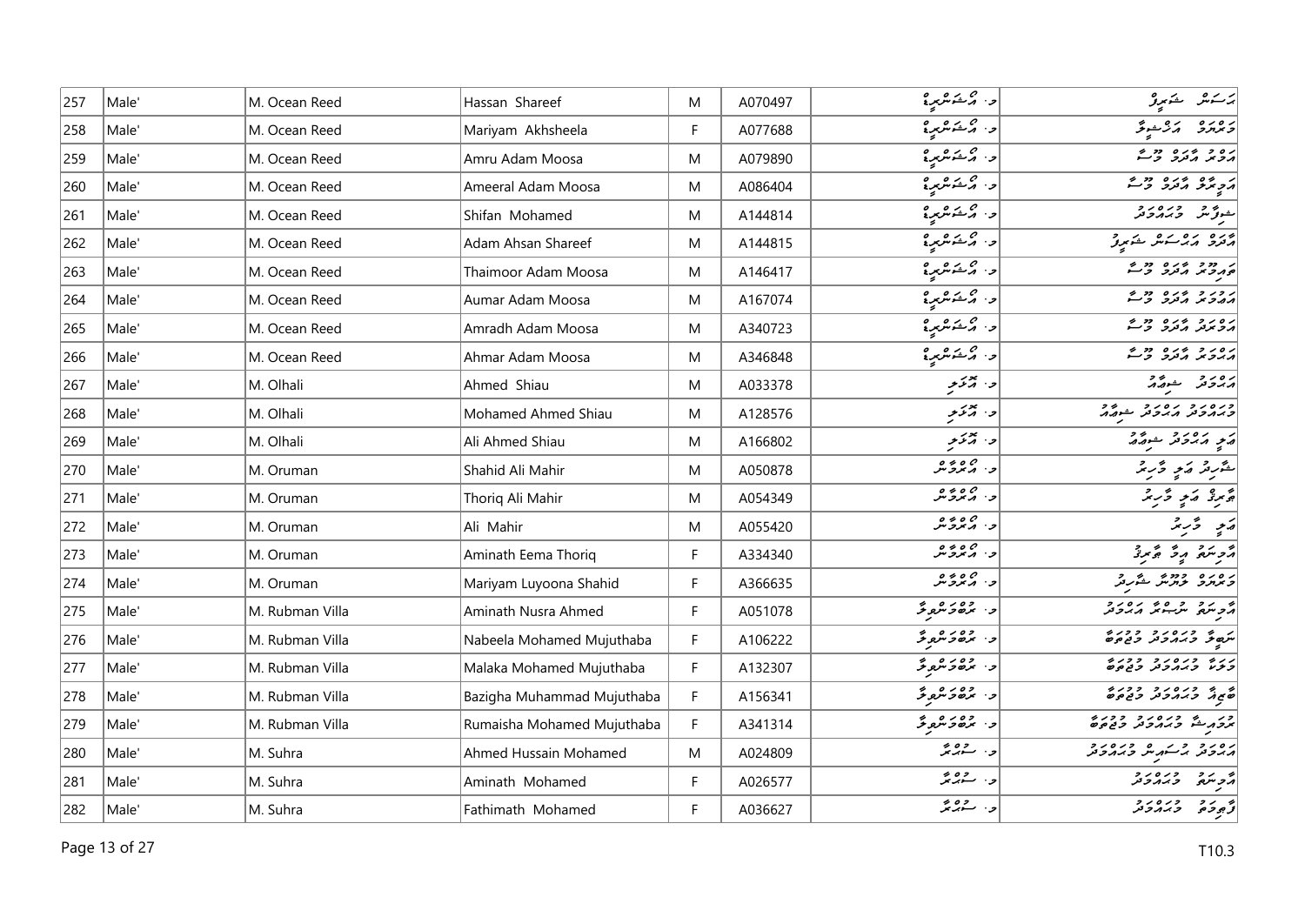| 283 | Male' | M. Suhra  | Abdulla Fazeel            | M  | A065402 | ى سەرىخە     | أشڪ مرالله ترسيځه                                                                                                                                                                                                      |
|-----|-------|-----------|---------------------------|----|---------|--------------|------------------------------------------------------------------------------------------------------------------------------------------------------------------------------------------------------------------------|
| 284 | Male' | M. Suhra  | Zaidh Ahmed Hussain       | M  | A086725 | د . سنگرنگر  | ى مەس مەر دىن بار مىسكى                                                                                                                                                                                                |
| 285 | Male' | M. Suhra  | <b>Umar Ahmed Hussain</b> | M  | A086726 | و، سىنمىگە   | ور و ره رو و د کره                                                                                                                                                                                                     |
| 286 | Male' | M. Suhra  | Mohamed Ahmed Hussain     | M  | A087279 | و، سىنمىگە   | ورەر د رەرد د رم                                                                                                                                                                                                       |
| 287 | Male' | M. Suhra  | MUAAZ AHMED HUSSAIN       | M  | A141305 | د . سنگریمگ  | ووو رورو ورکه تر                                                                                                                                                                                                       |
| 288 | Male' | M. Suhra  | Ammaru Ahmed Hussain      | M  | A141306 | و، سەپرىر    | גם גם גם גב בגורה.<br>ההכת הגבת גבוהית                                                                                                                                                                                 |
| 289 | Male' | M. Suhra  | Ayyub Abdulla Mohamed     | M  | A327974 | د . سترچمه   | ره دده بره د <sub>الله</sub> وبره بر د<br><i>مم</i> مرده مه فرالله وبرمر تر                                                                                                                                            |
| 290 | Male' | M. Suhra  | Aaish Abdulla             | M  | A328007 | د . ستريمه   | صَّمتْ صَصْعَرَاللَّه                                                                                                                                                                                                  |
| 291 | Male' | M. Suhra  | Yaasir Ahmed Hussain      | M  | A350956 | و، سەپرىتر   | و ده دره در و در در شور ش                                                                                                                                                                                              |
| 292 | Male' | M. Suhra  | Usama Ahmed Hussain       | M  | A350958 | و، سەپرىتر   | ړ څخه رورو و خپر                                                                                                                                                                                                       |
| 293 | Male' | M. Veezaa | Aneesa Zaki               | F  | A023189 | و· وٍيَّ     | أرسرت تمي                                                                                                                                                                                                              |
| 294 | Male' | M. Veezaa | Mohamed Shiham Zaki       | M  | A027258 | او .<br>مونج | ورەرو جوڭۇ ئ                                                                                                                                                                                                           |
| 295 | Male' | M. Veezaa | Abbas Zaki                | M  | A037996 | و· وِيٌّ     |                                                                                                                                                                                                                        |
| 296 | Male' | M. Veezaa | Fathimath Zaki            | F  | A039292 | و· وِجٌ      | و محمد من المحمد المحمد المحمد المحمد المحمد المحمد المحمد المحمد المحمد المحمد المحمد المحمد المحمد<br>المحمد المحمد المحمد المحمد المحمد المحمد المحمد المحمد المحمد المحمد المحمد المحمد المحمد المحمد المحمد المحم |
| 297 | Male' | M. Veezaa | Aminath Rishfa            | F  | A050176 | و· وِجٌ      | أأدوسكم المراشوق                                                                                                                                                                                                       |
| 298 | Male' | M. Veezaa | Asma Zaki                 | F  | A050641 | وا ويح       | $\frac{1}{2}$                                                                                                                                                                                                          |
| 299 | Male' | M. Veezaa | Ibrahim Maseeh Abbas      | M  | A070676 | و· وِيَّ     | COXIS C- C CCOLO                                                                                                                                                                                                       |
| 300 | Male' | M. Veezaa | Fathmath Shifa            | F  | A077201 | و· وٍجٌ      | قەم ئەقتى ئىسىسى ئىس                                                                                                                                                                                                   |
| 301 | Male' | M. Veezaa | Fathimath Muhusina Abbas  | F. | A081509 | و· وِجٌ      | و د د ده سر ده ده و                                                                                                                                                                                                    |
| 302 | Male' | M. Veezaa | Ibrahim Zaki              | M  | A082494 | و· وٍيَّ     | $\frac{1}{2}$                                                                                                                                                                                                          |
| 303 | Male' | M. Veezaa | Ahmed Jumail              | M  | A114860 | و· وٍجٌ      |                                                                                                                                                                                                                        |
| 304 | Male' | M. Veezaa | Mohamed Shifaz            | M  | A123918 | و· وِجٌ      | ورەر د شورٌ ج                                                                                                                                                                                                          |
| 305 | Male' | M. Veezaa | Maziya Abbas Zaki         | F  | A131256 | و· وِجٌ      | ومجمد وره معظم من                                                                                                                                                                                                      |
| 306 | Male' | M. Veezaa | Mariyam Hushama           | F  | A163179 | و· وِجٌ      | رەرە يەشكى                                                                                                                                                                                                             |
| 307 | Male' | M. Veezaa | Ali Shimau                | M  | A279456 | و· وِجَ      | ړې شرگړ                                                                                                                                                                                                                |
| 308 | Male' | M. Veezaa | Aishath Niyasha           | F  | A280291 | و· وِجٌ      | وگەرشىقى سىرگىشە                                                                                                                                                                                                       |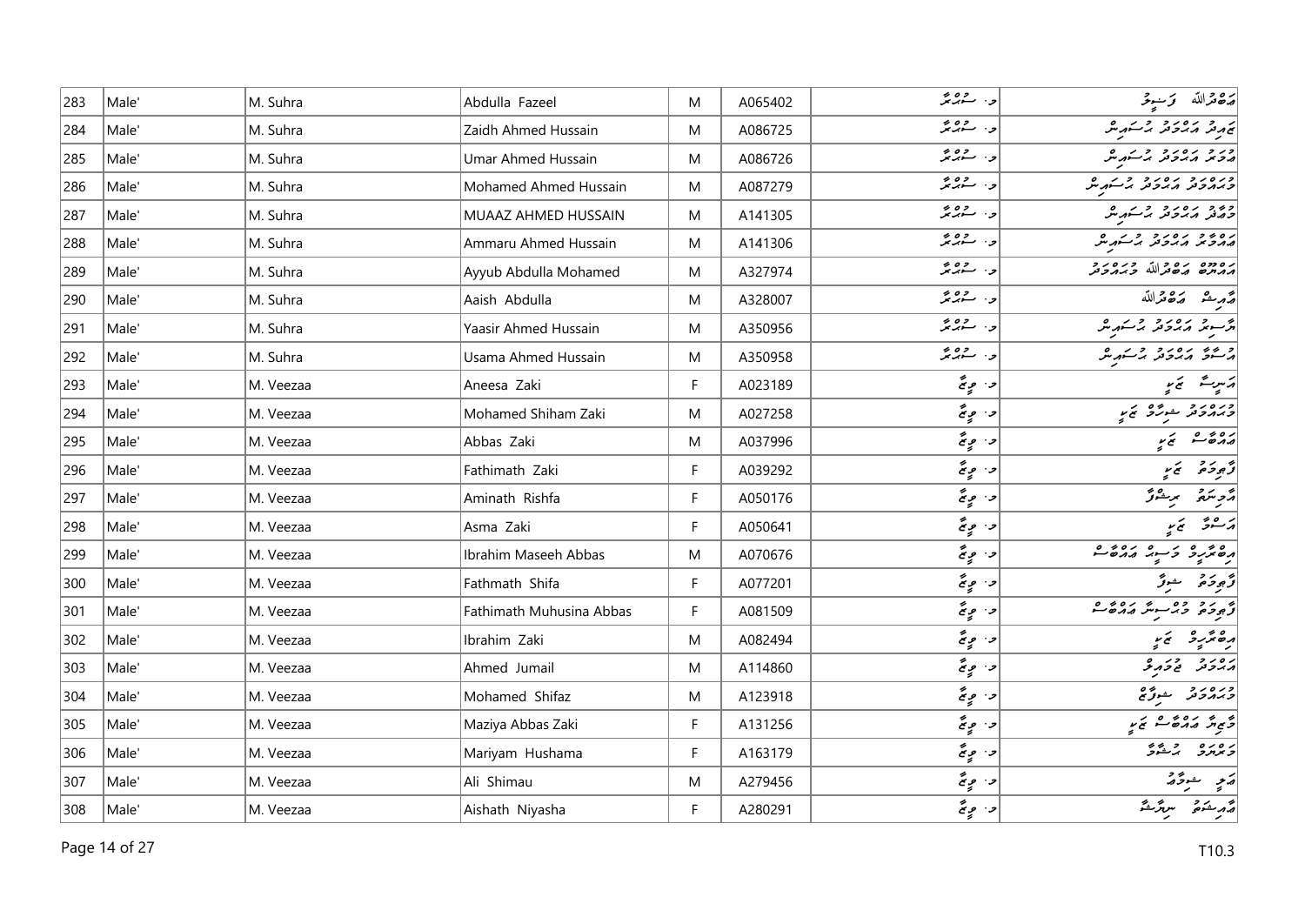| 309 | Male' | M. Veezaa      | Ali Niyaz                        | M         | A336641 | و· وِجٌ                         |                                                                |
|-----|-------|----------------|----------------------------------|-----------|---------|---------------------------------|----------------------------------------------------------------|
| 310 | Male' | M. Veezaa      | AMINATH YUMNA IBRAHIM            | F         | A351339 | و· وِجٌ                         | ו גד בסת תסתיב                                                 |
| 311 | Male' | M. Veezaa      | Ismail Shahudhan Shiham          | ${\sf M}$ | A393968 | و· وِيَّ                        | ر جۇرگى خەرتۇش خەرگ                                            |
| 312 | Male' | M. Veezaa      | Fathimath Rifga Shiham           | F         | A393974 | و· وٍیٌ                         | وَجَعِدَةَ بِرَوْتَى حَدِيدَةَ                                 |
| 313 | Male' | M. Veezaa aage | Mohamed Moosa                    | M         | A009745 | و٠ وٍ ۽ ۾ ۽                     | ورەر دور                                                       |
| 314 | Male' | M. Veezaa aage | MUAZ ZAKEE                       | M         | A023578 | و٠ وړۀ دی                       | $\begin{bmatrix} 2 & 2 & 3 & 3 \\ 2 & 2 & 3 & 3 \end{bmatrix}$ |
| 315 | Male' | M. Veezaa aage | Afzal Zaki                       | M         | A023579 | و٠ وٍ ع٨و ٢                     | رە بەي<br>مۇسكو ئىم                                            |
| 316 | Male' | M. Veezaa aage | Muaviyath Zaki                   | M         | A023581 | و . م <sub>و</sub> نځ پر د      | congress                                                       |
| 317 | Male' | M. Veezaa aage | Hudha Zaki                       | F         | A025474 | و . م <sub>و</sub> نځ پر د      | جنگر سچ پیر                                                    |
| 318 | Male' | M. Veezaa aage | Zuhudha Zaki                     | F         | A048134 | و . م <sub>و</sub> نځ پر د      | ح ج ج م<br> مح س <sup>2</sup> سم مح                            |
| 319 | Male' | M. Veezaa aage | Aminath Zaki                     | F         | A075385 | و· وٍیٌمرٌ ک                    | ومحر وسنتج والمحاسبة                                           |
| 320 | Male' | M. Veezaa aage | Aishath Maaisha Ismail           | F         | A311353 | و۰ موځه دي                      | ورمنتم ورمشه رمعور                                             |
| 321 | Male' | M. Veezaa aage | Fathimath Maasha Ismail          | F         | A350809 | و٠ وڅرنو                        | ۇۋەق ۋىش رەھۇرو                                                |
| 322 | Male' | M. Velidhooge  | Muzaffar Mubeen Mohamed<br>Naeem | M         | A050886 | و . ځ پووه<br>و . ځ پولوی       | ورەر د دە ھەر دىرەر ئىرگە                                      |
| 323 | Male' | M. Velidhooge  | Ibrahim Munaam Naeem             | M         | A057626 | د ۱۰ کارودی<br>  د ۱۰ کارمونوری | مەئرىدە دىرەرە سەر                                             |
| 324 | Male' | M. Velidhooge  | Fathimath Thanzeela Naeem        | F         | A057628 |                                 | رًّمُ وَ وَ وَ سُمِعٍ وَ سَمِرٍ وَ                             |
| 325 | Male' | M. Walnut      | Fathimath Nishreen               | F         | A049959 | و . ه و يره                     | ژُهِ دَهُ سَرَ شَهْرِ سُر                                      |
| 326 | Male' | M. Walnut      | Abdulla Shimaz                   | M         | A049960 | و . ه و يره                     | برة قرالله<br>شەرگە تح                                         |
| 327 | Male' | M. Walnut      | Ibrahim Muhusin                  | ${\sf M}$ | A057074 | ە بە ھەرھ                       | رەنۇرو دەسىر                                                   |
| 328 | Male' | M. Walnut      | Saeeda Hussain Didi              | F         | A061403 | و . ه و يره                     | سەرپەئىل سىكەر ئىزىرىدىر                                       |
| 329 | Male' | M. Walnut      | Ahmed Shiyaz                     | ${\sf M}$ | A065983 | و . ه و يره                     | ر ۲ در در در ۵۶<br> دبروتر شواریخ                              |
| 330 | Male' | M. Walnut      | Abdulla Shifaz                   | M         | A082555 | و . ه و پره                     | ەھەراللە<br>شووگړ <i>ی</i><br>مر                               |
| 331 | Male' | M. Walnut      | Mohamed Niyaz                    | M         | A155859 | ە دەرە<br>د گەنگىنى             | כנסנכ יטתה                                                     |
| 332 | Male' | M. Walnut      | Hussain Shuaz                    | M         | A159763 | و . هو دره                      | چرىكى ھەم ئەرگەن كە                                            |
| 333 | Male' | M. Walnut      | Ismail Shaihaan Mohamed          | M         | A161484 | و . ه و دره                     | ر قوم و شهر شهر ورور د                                         |
|     |       |                |                                  |           |         |                                 |                                                                |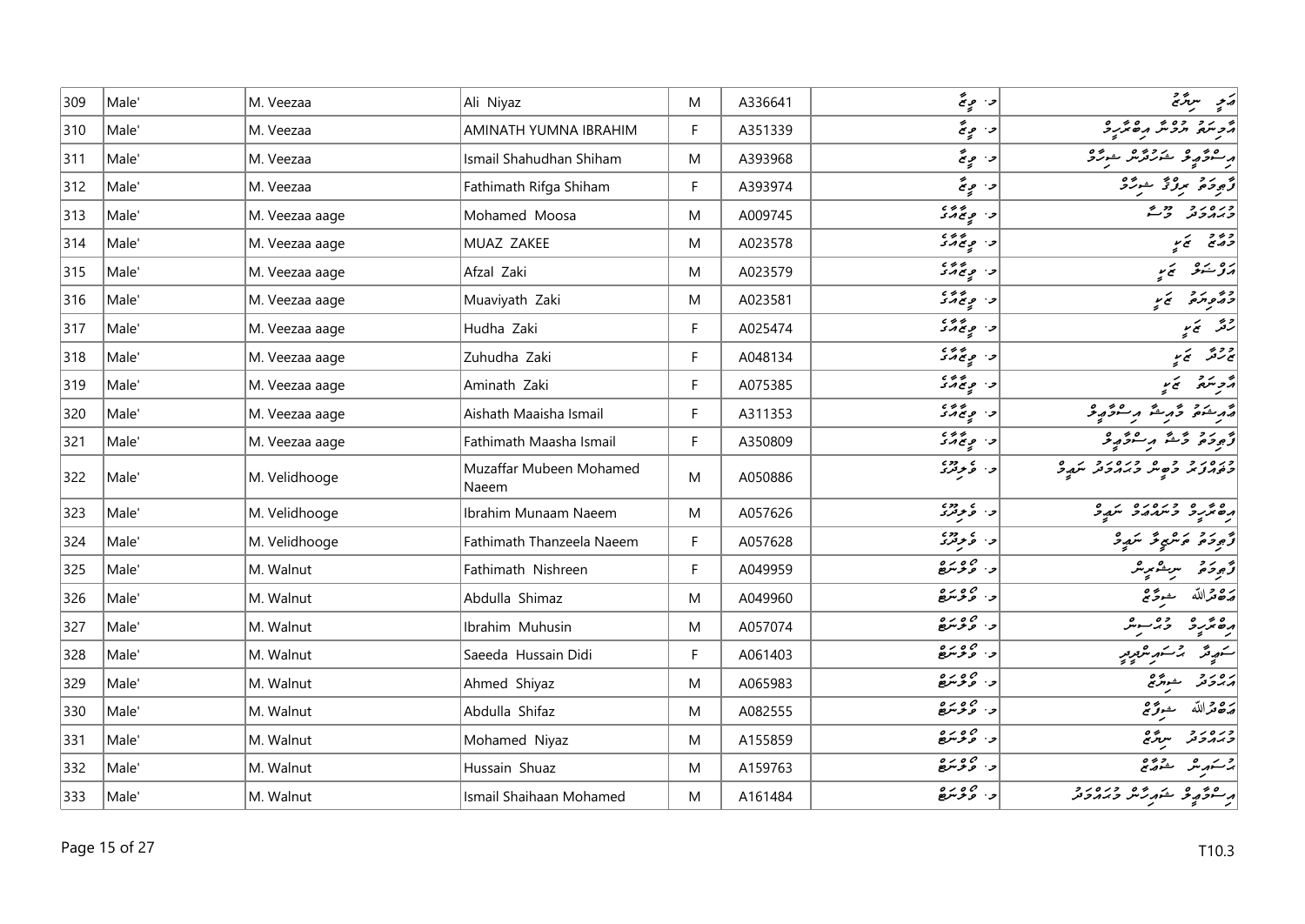| 334 | Male' | M. Walnut          | Ali Shafiu                | M         | A351550 | و . ه و پره                               | ړې شرور                                                    |
|-----|-------|--------------------|---------------------------|-----------|---------|-------------------------------------------|------------------------------------------------------------|
| 335 | Male' | M. Walnut          | Hassan Shifan             | ${\sf M}$ | A351551 | و. هو شرچ                                 | بركاش جوز شر                                               |
| 336 | Male' | M. Walnut          | Ibrahim Shinaan           | M         | A352466 | و . ه و يره                               | رەتزىر ئىشرى                                               |
| 337 | Male' | M. Zaab            | Hassan Shihab             | M         | A063614 | و· نج ھ                                   | بركسكس المركزة                                             |
| 338 | Male' | Ma. Alifu          | Thalath Abdul Razzak      | M         | A059063 | در. رَوِرْ                                | נ סני כי נספט בירי<br>הציבותים נגישינות יבות ביצ           |
| 339 | Male' | Ma. Anakuri        | Ali Shiham                | M         | A046053 | حدس مأسرة مر                              | أركمو المسورجو                                             |
| 340 | Male' | Ma. Anakuri        | Mohamed Yooshal           | M         | A167422 | دە بە ئەترىق <sub>ى</sub> ر               | ورەر دەررە<br><i>دىد</i> روىر برىشكى                       |
| 341 | Male' | Ma. Anakuri        | Ahmed Yafiu               | M         | A330600 | حەر، ئەس <i>ىرىدى</i> م                   | د ۱۵ د په د                                                |
| 342 | Male' | Ma. Anakuri        | Hussain Yaeesh Shiham     | ${\sf M}$ | A331591 | حدس مأسكرة بر                             | ج ڪرچ گرم ڪي ڪرچ                                           |
| 343 | Male' | Ma. Blue Grass     | Ahmed Murad               | M         | A033110 | ه دره وره و ه<br>در ۰ ه مور تر ۲          | ره رح و در<br>پرکار و ترکر                                 |
| 344 | Male' | Ma. Blue Grass     | Rizana Abdul Ghafoor      | F         | A036483 | ەدە بەھ تەرە<br>تەر، ئەمەم تەرىپ          | پر پره ده ده ده د<br>برې س پر صور د بر                     |
| 345 | Male' | Ma. Blue Grass     | Ahmed Shyhan              | ${\sf M}$ | A161760 | ە دە ئەھەر ئە                             | ەرە خەرشى                                                  |
| 346 | Male' | Ma. Bodudhaharage  | Aminath Hanim             | F         | A027346 | پر د بر د د د<br>وړ ۰ ځه ترر برو          | ومحر وسنرو ومحسره                                          |
| 347 | Male' | Ma. Bodudhaharage  | Abdul Hameed Abdul Wahhab | M         | A027347 | ر پر در در<br>در ه د ترر پرد              | ג ס כ ס ג כ ב ג ס כ ס ג ס שים<br>הם בגיב ב ב הם בגיב פ הגם |
| 348 | Male' | Ma. Bodudhaharage  | Dr. Mohamed Kinaanath     | M         | A027348 | پر در دره در<br>وړ ۰ ه د تر <i>ر بر</i> د |                                                            |
| 349 | Male' | Ma. Bodudhaharage  | Dr. Mumtaz Abdul Hameed   | M         | A027349 | پر در در در<br>وړ . ځه ترر پرو            |                                                            |
| 350 | Male' | Ma. Bodudhaharage  | Aishath Shaiba Kinaanath  | F         | A161794 | پر در دره د<br>دړ . ځه ترر پرو            | ومرشو شروة برشتو                                           |
| 351 | Male' | Ma. Crimson Red    | Moosa Vidhadhu            | M         | A027050 | وړ٠ نامرو شکر مرو                         | دحمش وقرقر                                                 |
| 352 | Male' | Ma. Crimson Red    | Fathmath Shashi           | F         | A080775 | وړ٠ نامرو شمس مرو                         | أزودكم الحكامي                                             |
| 353 | Male' | Ma. Crimson Red    | Umar Ziyad                | M         | A081705 | دە. ئابرۇ خەش برغ                         | ەر ئەر ئەر                                                 |
| 354 | Male' | Ma. Crimson Red    | Mohamed Vishakh Vidad     | M         | A280407 | دە. ئابرۇسەش برغ                          | ورورو وحدٌ وترتر                                           |
| 355 | Male' | Ma. Crimson Red    | Aishath Shifza            | F         | A313737 | دړ٠ تا <sub>مر</sub> و کره مي و           | أمار مشكاها المسوفي                                        |
| 356 | Male' | Ma. Dhaharaa Villa | Afiya Abdul Razzaq        | F         | A034593 | وە · ترىرتوپوتى                           | Eza Losolog                                                |
| 357 | Male' | Ma. Faskuri        | Ahmed Shareef             | M         | A026913 | وە . ئۇسەم ئىر                            | رەرد شەرى<br>مەروىر شەيرى                                  |
| 358 | Male' | Ma. Gudhanuge      | Dhooma Ahmed              | F         | A009808 | כני "ז ביתי בי<br>כני "ז ביתי בי          | وده بره ر و<br>ترو بررو تر                                 |
| 359 | Male' | Ma. Gudhanuge      | Dhilma Ahmed              | F         | A009809 | و در دره<br><i>وه</i> ۰۰ و توسرو          | ترڅرڅ پره د د                                              |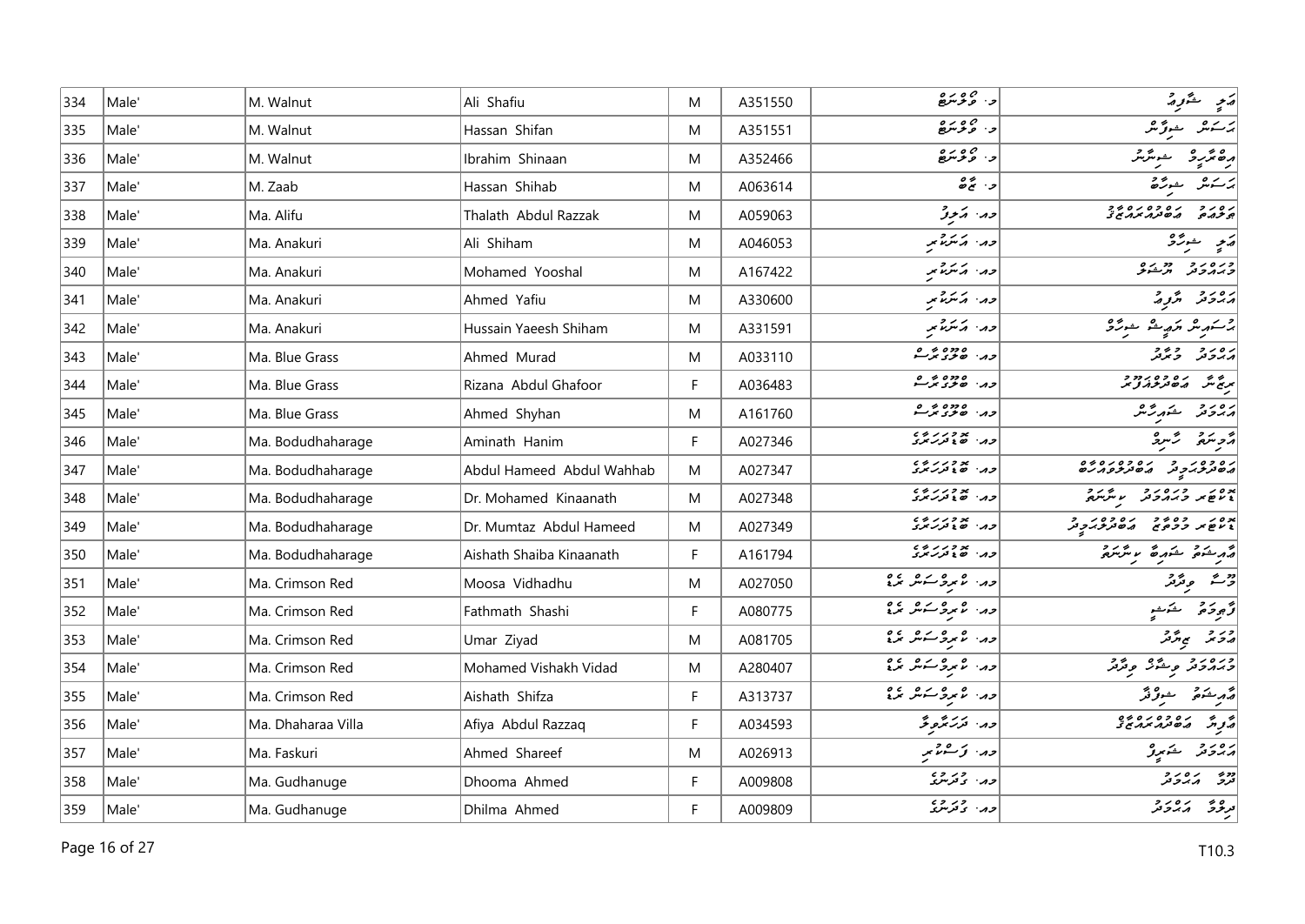| 360 | Male' | Ma. Gudhanuge      | Hussain Rasheed                | M  | A024343 | وړ ور ده                               | ر <i>ج سکه بلا</i> مرکز میگردید.<br>مرکز میران                                                                                             |
|-----|-------|--------------------|--------------------------------|----|---------|----------------------------------------|--------------------------------------------------------------------------------------------------------------------------------------------|
| 361 | Male' | Ma. Gudhanuge      | Hassan Rasheed                 | M  | A024705 | و در ده.<br>و د کورس                   | يُرْسَدُ مُرْسُومُر                                                                                                                        |
| 362 | Male' | Ma. Gudhanuge      | Mariyam Shifa                  | F  | A049872 | و در و در و ه<br>و در از کافرس         | د ۱۵ د وگر                                                                                                                                 |
| 363 | Male' | Ma. Gudhanuge      | Hawwa Naaz                     | F. | A106369 | و در ده.<br>و د کورس                   | رەپچ<br>سرچ                                                                                                                                |
| 364 | Male' | Ma. Gudhanuge      | Agleema Ahmed                  | F. | A163009 | ود کوروء<br>ود کورس                    | رە دۇر ئەرەر                                                                                                                               |
| 365 | Male' | Ma. Gudhanuge      | Mohamed Rayyan                 | M  | A365728 | ود وتروه                               | כנסנכ נסשם<br><i>כג</i> ובני <i>הו</i> ויי                                                                                                 |
| 366 | Male' | Ma. Hudhuran       | Mohamed Mubeen Abdul<br>Razzag | M  | A063914 | وړ رورړه                               | 2010 - 2020 - 2020 - 2020<br>2010 - 2020 - 2030 - 2040 - 2040 - 2040 - 2040 - 2040 - 2040 - 2040 - 2040 - 2040 - 2040 - 2040 - 2040 - 2040 |
| 367 | Male' | Ma. Hudhuran       | Ahmed Haikal                   | M  | A078790 | وړ رورپه                               | أبرجو بمرتكز                                                                                                                               |
| 368 | Male' | Ma. Hudhuran       | Aishath Rubeena                | F  | A080649 | وړ رورپه                               | ړ د شوه د هره مر                                                                                                                           |
| 369 | Male' | Ma. Hudhuran       | Ibrahim Mishal                 | M  | A080672 | وړ رتوبرنو                             | أرە ئۆر ئەر ئە                                                                                                                             |
| 370 | Male' | Ma. Hudhuran       | Aminath Thahseen               | F  | A321270 | وړ رتوبرنو                             | $\frac{1}{2}$                                                                                                                              |
| 371 | Male' | Ma. Hudhuran       | Ismail Hamroosh                | M  | A321304 | وړ رتوبرنگ                             | ر مؤرد بروده.                                                                                                                              |
| 372 | Male' | Ma. Hudhuran       | Abdullah Shamrookh             | M  | A359454 | وړ رورپه                               | رەقراللە خەم دەر                                                                                                                           |
| 373 | Male' | Ma. Hudhuran       | Hussain Simah Mubeen           | M  | A390772 | وړ رتوبرنگ                             | ج سکه شهر شده و د ه ش                                                                                                                      |
| 374 | Male' | Ma. Hudhuran       | Ali Shahdhaan Mubeen           | M  | A390773 | وړ رتوپژنگر                            | أرو شروعه و و محمد                                                                                                                         |
| 375 | Male' | Ma. Izumiaan       | Fathimath Izmy                 | F  | A056698 | בו. ושַבְרְיית                         | تزودخوا وجيحي                                                                                                                              |
| 376 | Male' | Ma. Izumiaan       | Ahmed Ian                      | M  | A079248 | בו. ו <sub>ב</sub> יבור <sub>י</sub> ת | برەرو مەھر                                                                                                                                 |
| 377 | Male' | Ma. Light Corner   | Fathimath Shougee              | F  | A033085 | ورب خروع متسلمه                        | أوالمحافظ والمستقر                                                                                                                         |
| 378 | Male' | Ma. Light Corner 1 | Aishath Shaugee                | F. | A042694 | ور. ځه ۱۳۵۳ تر بر ۱                    | لأمر يشكره ويتكرجني                                                                                                                        |
| 379 | Male' | Ma. Light Corner 1 | Mohamed Shaahee Shareef        | M  | A335517 | ور. ځه ۱۳۳۳ کرمر                       | وره رو څر ځمړ و                                                                                                                            |
| 380 | Male' | Ma. Light Corner 2 | Mariyam Shaugee                | F  | A040715 | $2$ בו בתַפּט מאת 2                    | أومهرو الشرور                                                                                                                              |
| 381 | Male' | Ma. Light Corner 3 | Farzana Shaugee                | F. | A047686 | در که ده ۲۳ سرگر 3                     | أز جريم مكر مشركتني                                                                                                                        |
| 382 | Male' | Ma. Light Corner 3 | Ishaq Yaugoob Geijtenbeek      | M  | A085831 | در که ۱۳۳۵ شهر 3                       | د مورد دورو زر ده ده د                                                                                                                     |
| 383 | Male' | Ma. Light Corner 4 | Mahamood Shougee               | M  | A046730 | در که ۱۳۵۵ سربر 4                      | د ه دو د از د و<br>  د بر د د سوړن <sub>ي</sub>                                                                                            |
| 384 | Male' | Ma. Light Corner 4 | Abdurrahman Shougee            | M  | A319210 | در نه دو ۱۳۵۵ سره 4                    | رە دەرە دەر بەھ                                                                                                                            |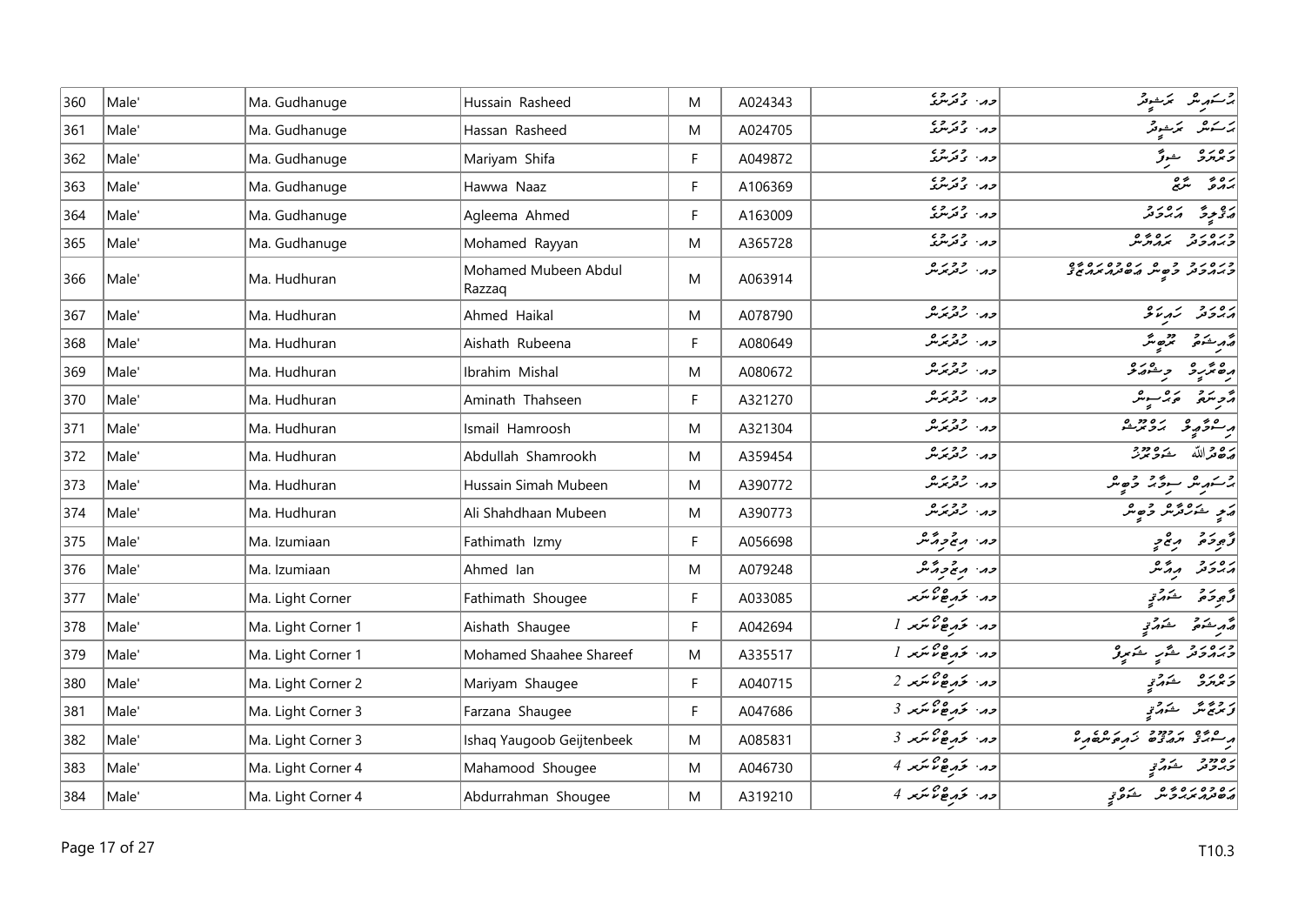| 385 | Male' | Ma. Light Corner 4 | Adam Shougee                         | M           | A329457 | $4 \times 2 \times 10^{9}$         | أوره شوه تح                                                                         |
|-----|-------|--------------------|--------------------------------------|-------------|---------|------------------------------------|-------------------------------------------------------------------------------------|
| 386 | Male' | Ma. Mithuna        | Ayeshath Rima Ismail                 | F           | A053179 | در. دونگر                          | ړٌ د شوې مړی د سرگړي و                                                              |
| 387 | Male' | Ma. Mithuna        | Ismail Ahmed Fulu                    | M           | A053180 | دړ٠ د همتر                         | ر وه ده درود و در در در در در دارد و با در دارد کرد.<br>در سرگور پور در در در در در |
| 388 | Male' | Ma. Mithuna        | Khadija Mohamed                      | F           | A053181 | وړ وه ش                            | زَىرٍيٍّ دَيەردىر                                                                   |
| 389 | Male' | Ma. Olhitherige    | Aminath Shahida                      | $\mathsf F$ | A034431 | وړ٠ مر <sub>وم</sub> پرو           | أوسره شريقه                                                                         |
| 390 | Male' | Ma. Olhitherige    | Ali Farrah                           | M           | A034776 | وړ٠ مر <sub>وم</sub> پرو           | أقدمي ومرده                                                                         |
| 391 | Male' | Ma. Olhitherige    | Abdul Rahman Fahd                    | M           | A034777 | حەر، مەنزەتمەتى<br>1975-يىلى       | ره وه ره ده مه ده و<br>پره تربر تر سر محرکتر                                        |
| 392 | Male' | Ma. Olhitherige    | Shafeea Ahmed                        | $\mathsf F$ | A035992 | حەر بە ئەھمىرى<br>مەر بە ئەھمىرى   | شَرَرٍ مُدَحَّدَ                                                                    |
| 393 | Male' | Ma. Olhitherige    | Hawwa Shifana                        | F           | A035993 | حەر بەلگەم تەرى<br>12. مەلكەم      | رەپ خوتىر                                                                           |
| 394 | Male' | Ma. Olhitherige    | Aishath Muna                         | F           | A037796 | حەر، مەمدە ئەرى<br>حەر، مەمدە ئەرى | أقهر شده وتتر                                                                       |
| 395 | Male' | Ma. Olhitherige    | Abdul Raheem Aiman                   | M           | A037797 | حەر، مەنزىق بىرى<br>مەنبە          | גפנג בגפ גת בית                                                                     |
| 396 | Male' | Ma. Olhitherige    | Fathimath Yumna                      | $\mathsf F$ | A037798 |                                    | توجدة المرحمة                                                                       |
| 397 | Male' | Ma. Olhitherige    | Khadeeja Shifneen                    | F           | A067828 | بر بر<br>دړ٠ هره برو               | كَاتِرِيعٌ صَوَّرْ سِرِيْدُ                                                         |
| 398 | Male' | Ma. Olhitherige    | Shaufa Ahmed                         | F           | A092636 | دړ٠ تر ده برد                      | شەرق بەردىر                                                                         |
| 399 | Male' | Ma. Rasmathige     | Malik Abdul Razzak                   | M           | A024324 | دړ٠ برگورۍ                         | 22010201 24<br>331 השנג גנג                                                         |
| 400 | Male' | Ma. Rasmathige     | Inasha Malik Abdul Razzak            | F           | A033928 | در برگردی                          | وشرع و و ده ده ده دود                                                               |
| 401 | Male' | Ma. Rasmathige     | Ahmed Haseen Malik Abdul<br>Razzag   | M           | A033929 | در برگرده د                        | נפנד ג היית כבע הסינה מה                                                            |
| 402 | Male' | Ma. Rasmathige     | Mohamed Hanoon Malik Abdul<br>Razzak | M           | A033930 | دړ٠ برگروی                         | כנסני נחס לא סינסים נסקס.<br>בממכת מיתית כי <i>בט מסתח מ</i> מגו                    |
| 403 | Male' | Ma. Rasmathige     | Ibrahim Haffaf Malik Abdul<br>Razzaq | M           | A115923 |                                    |                                                                                     |
| 404 | Male' | Ma. Rasmathige     | Ismail Hadad Malik Abdul<br>Razzak   | M           | A128204 | در بر عرف در ع                     | ם מים הודר לי די הסרס הם הי                                                         |
| 405 | Male' | Ma. Rasmathige     | Ali Hayath Malik Abdul Razzak        | M           | A327668 | در برگرور م                        | ג גור כי כי הסכם הספרי<br>גיב ג'תם כיביו גם מממשיב                                  |
| 406 | Male' | Ma. Rose Berry     | Bishara Abdul Razzaag                | $\mathsf F$ | A000393 | در مرج ځېږ                         | ه شور ده وه ده و د<br>حشور می هرمربر                                                |
| 407 | Male' | Ma. Rose Berry     | Jannath Ahmed                        | F           | A344077 | 5.600                              | ג פ ג כ ג כ ג כ<br>ב ייניינים, ה ג כ ב                                              |
| 408 | Male' | Ma. Seyboo         | Abdul Rasheed                        | M           | A022942 | בוגי השמ                           | ره وه د بر<br>د ه فرو بر شونر                                                       |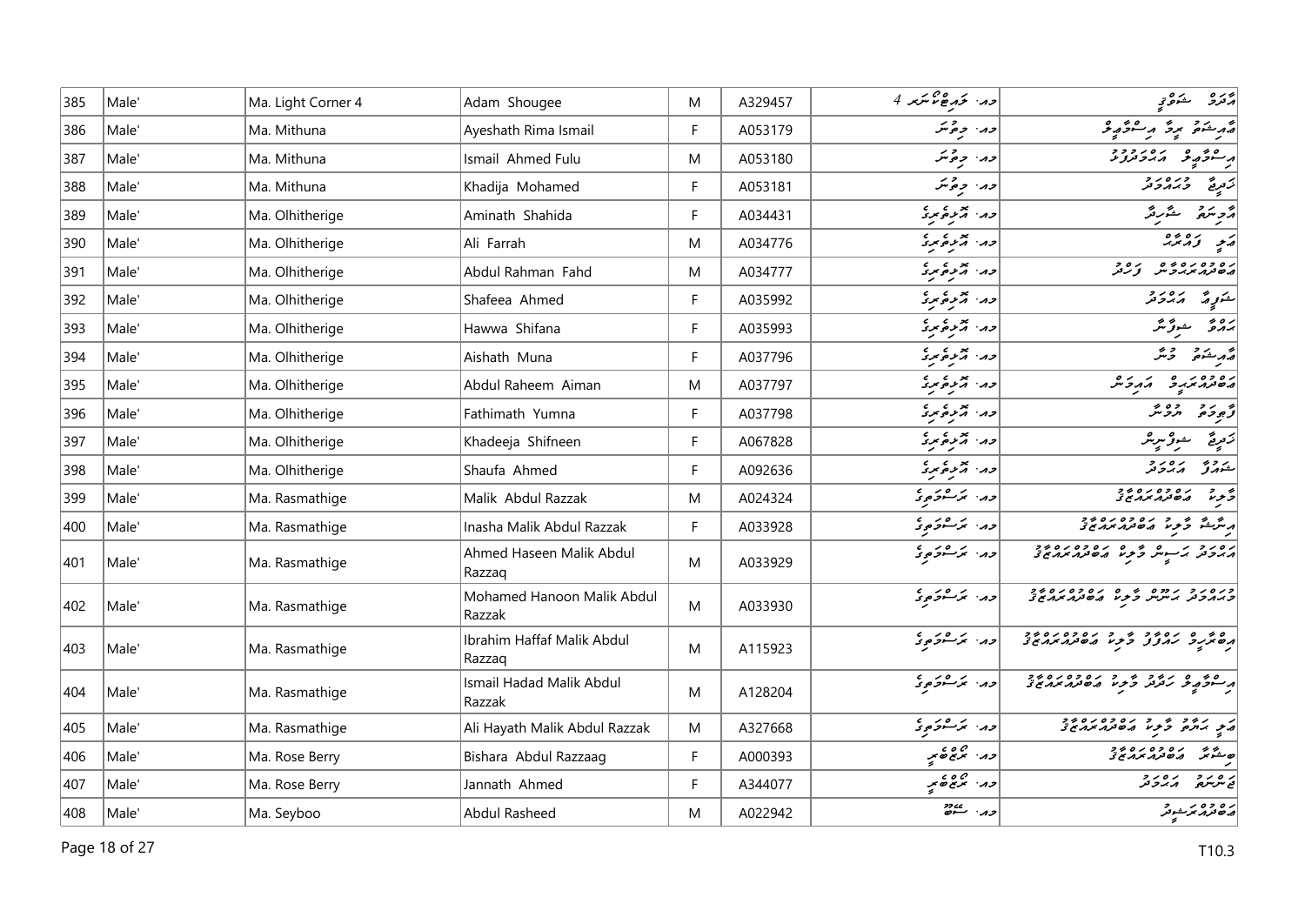| 409 | Male' | Ma. Seyboo       | Aminath Majidha             | F         | A032546 | בני היים                                | أأروسكم وتحفيظ                                |
|-----|-------|------------------|-----------------------------|-----------|---------|-----------------------------------------|-----------------------------------------------|
| 410 | Male' | Ma. Seyboo       | Abdul Wahid                 | M         | A040115 | ستده<br>و د.                            | ر ه و ه و .<br>پره تر تر تر                   |
| 411 | Male' | Ma. Seyboo       | <b>Abdul Sattar</b>         | M         | A042404 | בוגי השמ                                | ره وه رره د و<br>پره تربر سوړنو بر            |
| 412 | Male' | Ma. Seyboo       | Mohamed Farish              | M         | A042464 | בוגי השמ                                | ورەرو ۋىرىش                                   |
| 413 | Male' | Ma. Seyboo       | Aminath Shazna Abdul Sattar | F         | A057805 | בני היים                                | י גר גרני גסרס גסניר<br>הקייטה ביות הסנג מית  |
| 414 | Male' | Ma. Seyboo       | Aishath Shiuna Abdul Sattar | F         | A057806 | בוגי השמ                                |                                               |
| 415 | Male' | Ma. Seyboo       | Najah Abdul Wahid           | M         | A064094 | בוגי השימ                               | ر پر د ره وه پر و<br>سرچ پر اړه تر وي پر تر   |
| 416 | Male' | Ma. Seyboo       | Mohamed Zifaf               | ${\sf M}$ | A064095 | ستەھ<br>و د ۰                           | ورەرد پۇۋ                                     |
| 417 | Male' | Ma. Seyboo       | Aminath Ziyana              | F.        | A103379 | בוגי השמ                                | ومحر المتحرم المحافظة                         |
| 418 | Male' | Ma. Seyboo       | Mohamed Shamil Abdul Sattar | M         | A337169 | בוגי השמ                                | 2001 2 2001 2 2007<br>2000 2007 200 2007 2007 |
| 419 | Male' | Ma. Seyboo       | Aishath Rifga               | F         | A354260 | בוגי השמ                                | وأمر شكوم المحرورة                            |
| 420 | Male' | Ma. Seyboo       | Ahmed Shaaif                | M         | A362657 | ستده<br>و د ۰                           | رەرد شەر                                      |
| 421 | Male' | Ma. Seyboo Villa | Aishath Ahmed               | F         | A099651 | وړ سره وگ                               | و شهر ده در د<br>مگر شهر محمد در              |
| 422 | Male' | Ma. Seyboo Villa | HAWWA SOHUWA                | F         | A126580 | وړ٠ مشخصي بحر<br>د پر                   | رە پەرە بە                                    |
| 423 | Male' | Ma. Seyboo Villa | Shameela Zakariyya          | F         | A167450 | ی پر دی دی.<br>د پر ۱۰ سنده و د         | شَوْحٍ فِي مَا مَرْدِ مَرَّ                   |
| 424 | Male' | Ma. Seyboo Villa | Shaufa Zakariyya            | F         | A341769 | ره سوه و د<br>ده سوه و د                | ى ئەسرە بىر<br>شەرقۇ                          |
| 425 | Male' | Ma. Seyboo Villa | Shaamila Zakariyya          | F         | A372309 | وړ سره د ځ                              | شووق تمامه                                    |
| 426 | Male' | Ma. Seybooge     | Ahmed Naseem                | M         | A010855 | ود. ستمان                               | رەر ئەسرىسى                                   |
| 427 | Male' | Ma. Seybooge     | Shareefa Abdul Rahman       | F         | A022476 | ے وہ ی<br>مستون <sub>ک</sub><br>و د.    | ره وه ره ده و<br>پره تربر تر تر تر<br>ڪوپرڙ   |
| 428 | Male' | Ma. Seybooge     | Mariyam Majidha Hassan      | F         | A050889 | ے دو بر<br>مستون <sub>ک</sub><br>ر د.   | دەرە ئىرتر بەسەر                              |
| 429 | Male' | Ma. Seybooge     | Aishath Majidha Hassan      | F         | A050890 | ے دو بر<br>مسنون <sub>ک</sub><br>و د ۰  | و<br>مەرىخەم <i>دۇرى ئاسكىل</i>               |
| 430 | Male' | Ma. Seybooge     | <b>Abdul Hameed</b>         | M         | A068468 | ے دور ہ<br>دیں سندھ ی                   | ړ ه د ه پر چر                                 |
| 431 | Male' | Ma. Seybooge     | Mohamed Hassan              | M         | A075175 | ے دو ج<br>مستون <sub>ک</sub> ے<br>و د ۰ | ورەرو برىش                                    |
| 432 | Male' | Ma. Seybooge     | Fathimath Majidha Hassan    | F         | A077639 | ے دو بر<br>مستون <sub>ک</sub><br>و د ۰  | ۋە ئەق ئەبۇ ئەسەر                             |
| 433 | Male' | Ma. Seybooge     | Khadeeja Majidha Hassan     | F.        | A089517 | ے دو بر<br>مستون <sub>ک</sub><br>و د ۰  | تَارِيعٌ الْمُعَ إِلَيْ الْمُرْسَوَالْمُرْ    |
| 434 | Male' | Ma. Seybooge     | Abdul Aleem                 | ${\sf M}$ | A092947 | ود. ستمان                               | גם כפגב,<br>גם בקיבה בב                       |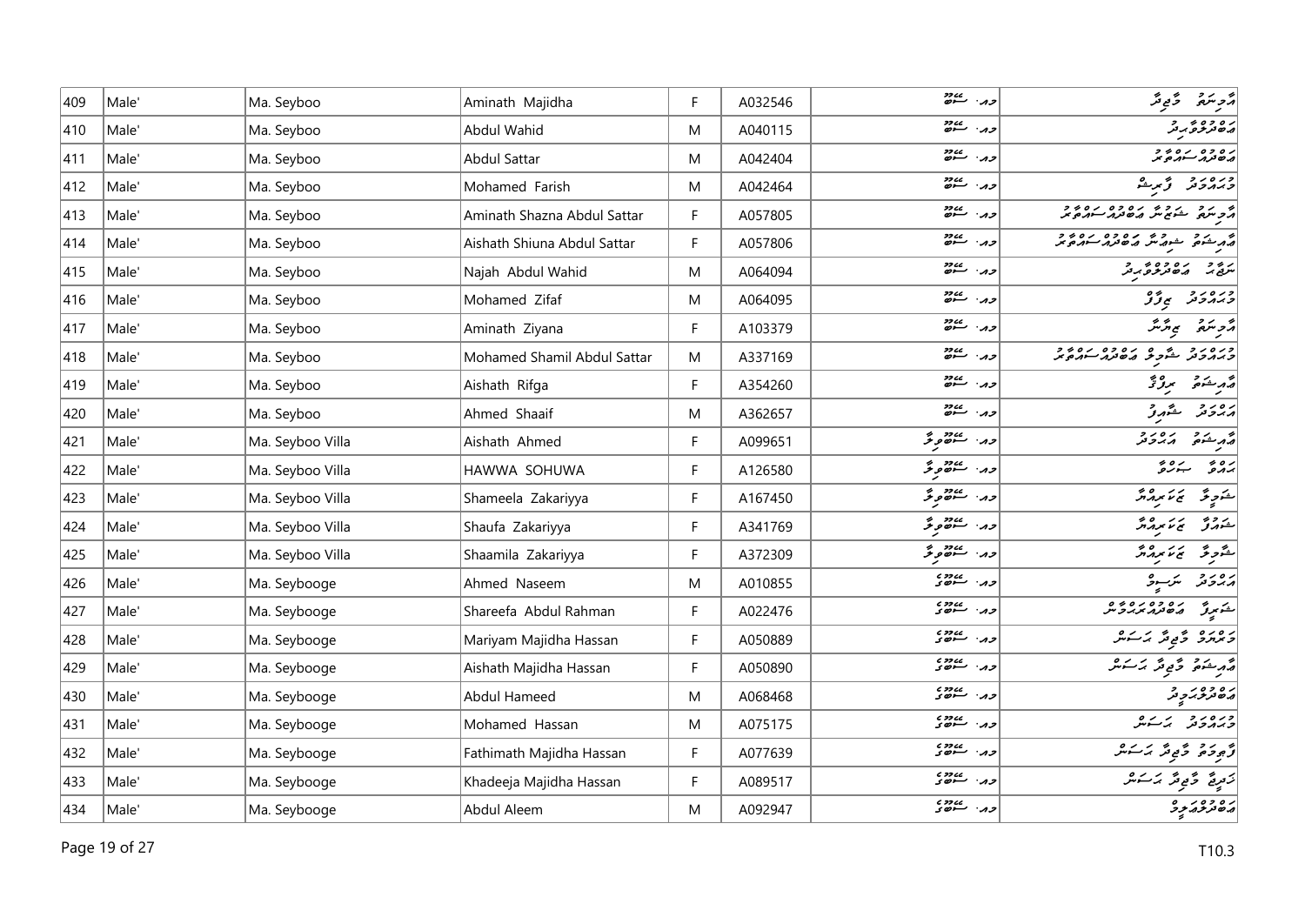| 435 | Male' | Ma. Seybooge      | Yoosuf Jazlan Hameed     | M  | A331029 | ود. سنه ده                 | מ כם קם מם קבת<br>ת—נך בשלת קבת                                          |
|-----|-------|-------------------|--------------------------|----|---------|----------------------------|--------------------------------------------------------------------------|
| 436 | Male' | Ma. Seybooge      | Lyn Abdul Hameed         | F. | A331030 | $502 - 15$                 | ا د شهره ده د د د د                                                      |
| 437 | Male' | Ma. Thooba        | Gulma Ahmed              | F  | A151251 | د د په ده                  | وه په مرد د<br>  د مرو کمر کرد                                           |
| 438 | Male' | Ma. Universe      | Ismath Abdul Razzaq      | M  | A035422 | حەر، مەس <i>وڭە</i> رگ     |                                                                          |
| 439 | Male' | Ma. Universe      | Ahmed Yaani              | M  | A077889 | حەر، مەس <i>بۇ بىر</i>     | پر ژوئر<br>الأرس                                                         |
| 440 | Male' | Ma. Universe      | Yanasha Ismath           | F  | A081152 | حەر، مەس <i>بۇ بىر</i>     | ەر بەدى<br> بزیگرینگه                                                    |
| 441 | Male' | Ma. Universe      | Sheeza Abdulla           | F  | A094345 | حەر بەر سەھىر س            | شویح <i>پرده قر</i> اللّه                                                |
| 442 | Male' | Ma. Universe      | Mikaeel Ismath           | M  | A159313 | حەر، ت <i>ەر س</i> ۇ برگ   | جِنَّہُ فِرْ مِسْرَمِ                                                    |
| 443 | Male' | Ma. Universe      | Muzaffar Ismath          | M  | A159314 | حەر، مەس <i>وڭە</i> رگ     | 3 ره ر ج<br>ح مي هر تو نيمه<br>ەربەدە                                    |
| 444 | Male' | Ma. Universe      | Ishwaa Ismath            | F. | A161000 | حەر، مەس <i>بۇ بىر</i>     | أرشدة وسنوح                                                              |
| 445 | Male' | Ma. Universe      | <b>ISRAAFEEL ISMATH</b>  | M  | A356139 | حەر، مەس <i>بۇ بىر</i>     | ر مشترو و سرده                                                           |
| 446 | Male' | Ma. Universe      | Fathmath Reema Ali       | F. | A390781 | حەر بەر سەھىر شە           | أوُّ وَحَمْ بِرِحٌ مَدٍ                                                  |
| 447 | Male' | Ma. Vaidheriyaage | Abdul Majid Abdul Wahhab | M  | A217445 | در و دیگریزی               | ر ۵ ۶ ۵ ۶ ۶ ۶ ۶ ۶ ۵ ۶ ۵ ۶ ۵ ۶ ۵<br>ג ه تر تر تر تر به ه تر تر و ۱ ۸ ۶ تر |
| 448 | Male' | Ma. Vaidheriyaage | <b>DYLAN ARIAS DIDI</b>  | M  | A452748 | בו לולמת                   | وبخنثر مجبرمك ويور                                                       |
| 449 | Male' | Ma. Vohmuli       | Ibrahim Nihad            | M  | A069523 | $20 \times$<br>ود. وردو    | رەنزىرو بىرىگە                                                           |
| 450 | Male' | Ma. Vohmuli       | Umar Ahmed Manik         | M  | A097653 | وړ٠ و۶۵۶ و                 | כנ כן כניכני כי<br>הכיני הגבעבייניו                                      |
| 451 | Male' | Ma. Vohmuli       | HIRAA IBRAHIM NIHAD      | F. | A165462 | $20 \times$<br>وبرس وبرومر | به نه مرغه پره مرسمه                                                     |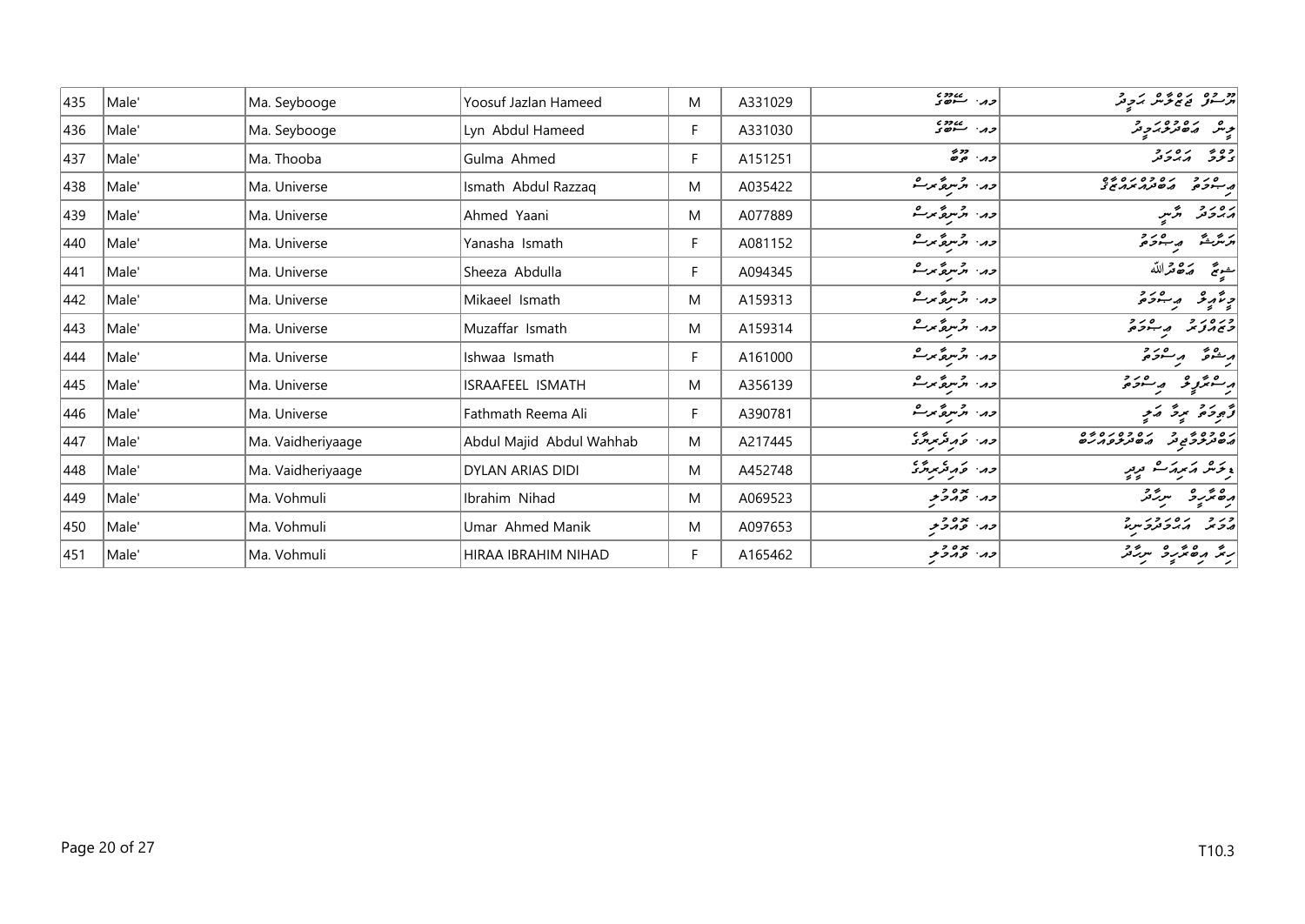## *w7qAn8m? sCw7mRo>u; wEw7mRw;sBo<*

| ' مرمر | 'يئرىثر: |
|--------|----------|
|        |          |
|        |          |
|        |          |

## *w7q9r@w7m> sCw7qHtFoFw7s; mAm=q7 w7qHtFoFw7s;*

| ىر تە | $\mathcal{O} \times$<br>$\sim$ | $\sim$<br>. . | لترنثر |
|-------|--------------------------------|---------------|--------|
|       |                                |               |        |
|       |                                |               |        |
|       |                                |               |        |

| $\frac{2}{n}$ | $\overline{\phantom{a}}$ | اير هنه. | $\mathcal{O} \times$<br>سرسر |
|---------------|--------------------------|----------|------------------------------|
|               |                          |          |                              |
|               |                          |          |                              |
|               |                          |          |                              |

| ' ئىرتىر: | سر سر |  |
|-----------|-------|--|
|           |       |  |
|           |       |  |
|           |       |  |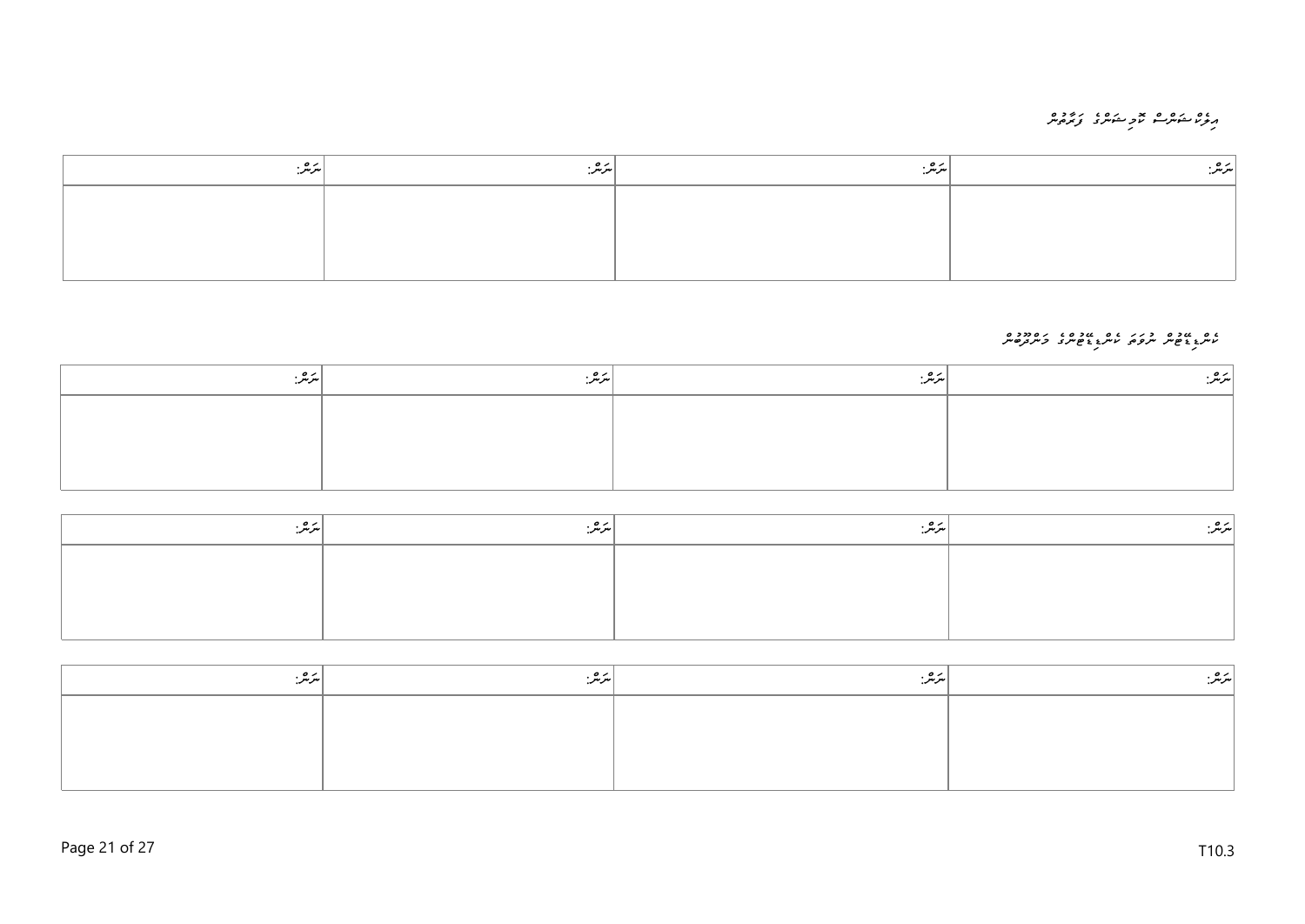| يزهر | $^{\circ}$ | ىئرىتر: |  |
|------|------------|---------|--|
|      |            |         |  |
|      |            |         |  |
|      |            |         |  |

| متريثر به | 。<br>'سرسر'۔ | يتزيترا | سرسر |
|-----------|--------------|---------|------|
|           |              |         |      |
|           |              |         |      |
|           |              |         |      |

| ىئرىتر. | $\sim$ | ا بر هه. | لىرىش |
|---------|--------|----------|-------|
|         |        |          |       |
|         |        |          |       |
|         |        |          |       |

| 。<br>مرس. | $\overline{\phantom{a}}$<br>مر سر | يتريثر |
|-----------|-----------------------------------|--------|
|           |                                   |        |
|           |                                   |        |
|           |                                   |        |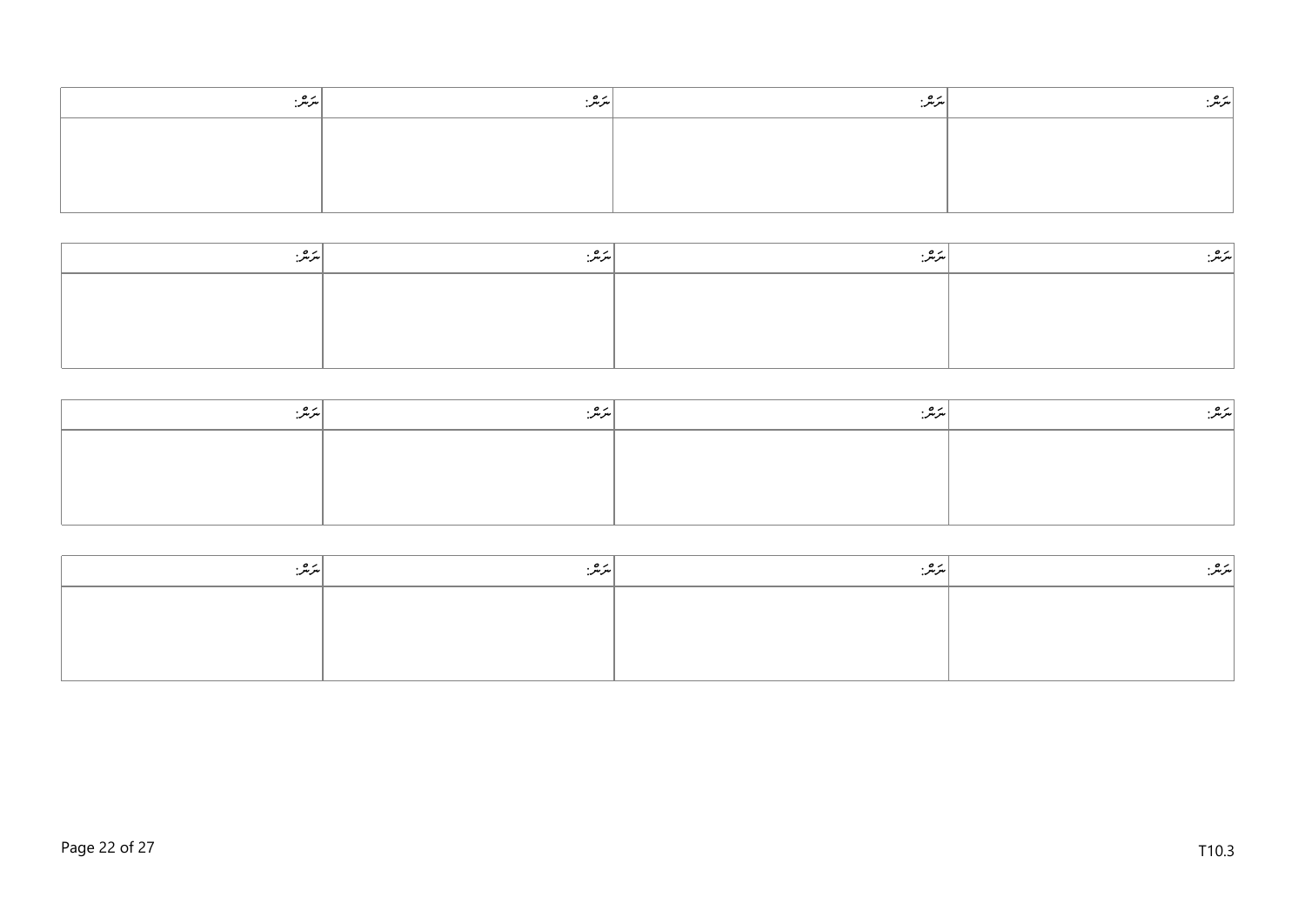| ير هو . | $\overline{\phantom{a}}$ | يرمر | اير هنه. |
|---------|--------------------------|------|----------|
|         |                          |      |          |
|         |                          |      |          |
|         |                          |      |          |

| ىر ھ | $\circ$ $\sim$<br>ا سرسر. | $\circ$ $\sim$<br>' سرسر . | o <i>~</i><br>سرسر. |
|------|---------------------------|----------------------------|---------------------|
|      |                           |                            |                     |
|      |                           |                            |                     |
|      |                           |                            |                     |

| 'تترنثر: | . .<br>يسمونس. |  |
|----------|----------------|--|
|          |                |  |
|          |                |  |
|          |                |  |

|  | . ه |
|--|-----|
|  |     |
|  |     |
|  |     |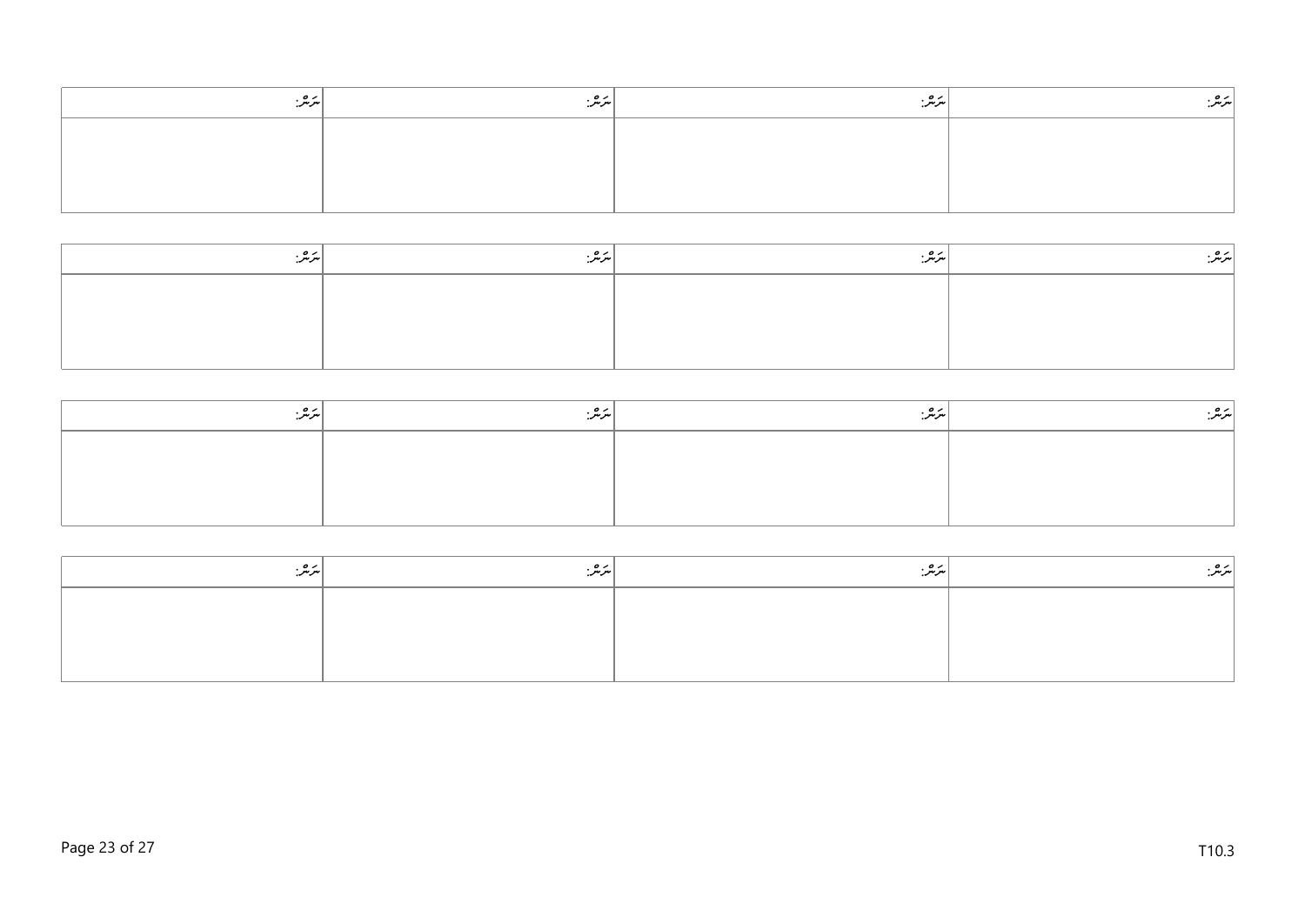| ير هو . | $\overline{\phantom{a}}$ | يرمر | اير هنه. |
|---------|--------------------------|------|----------|
|         |                          |      |          |
|         |                          |      |          |
|         |                          |      |          |

| ىر تىر: | $\circ$ $\sim$<br>" سرسر . | يبرحه | o . |
|---------|----------------------------|-------|-----|
|         |                            |       |     |
|         |                            |       |     |
|         |                            |       |     |

| انترنثر: | ر ه |  |
|----------|-----|--|
|          |     |  |
|          |     |  |
|          |     |  |

|  | . ه |
|--|-----|
|  |     |
|  |     |
|  |     |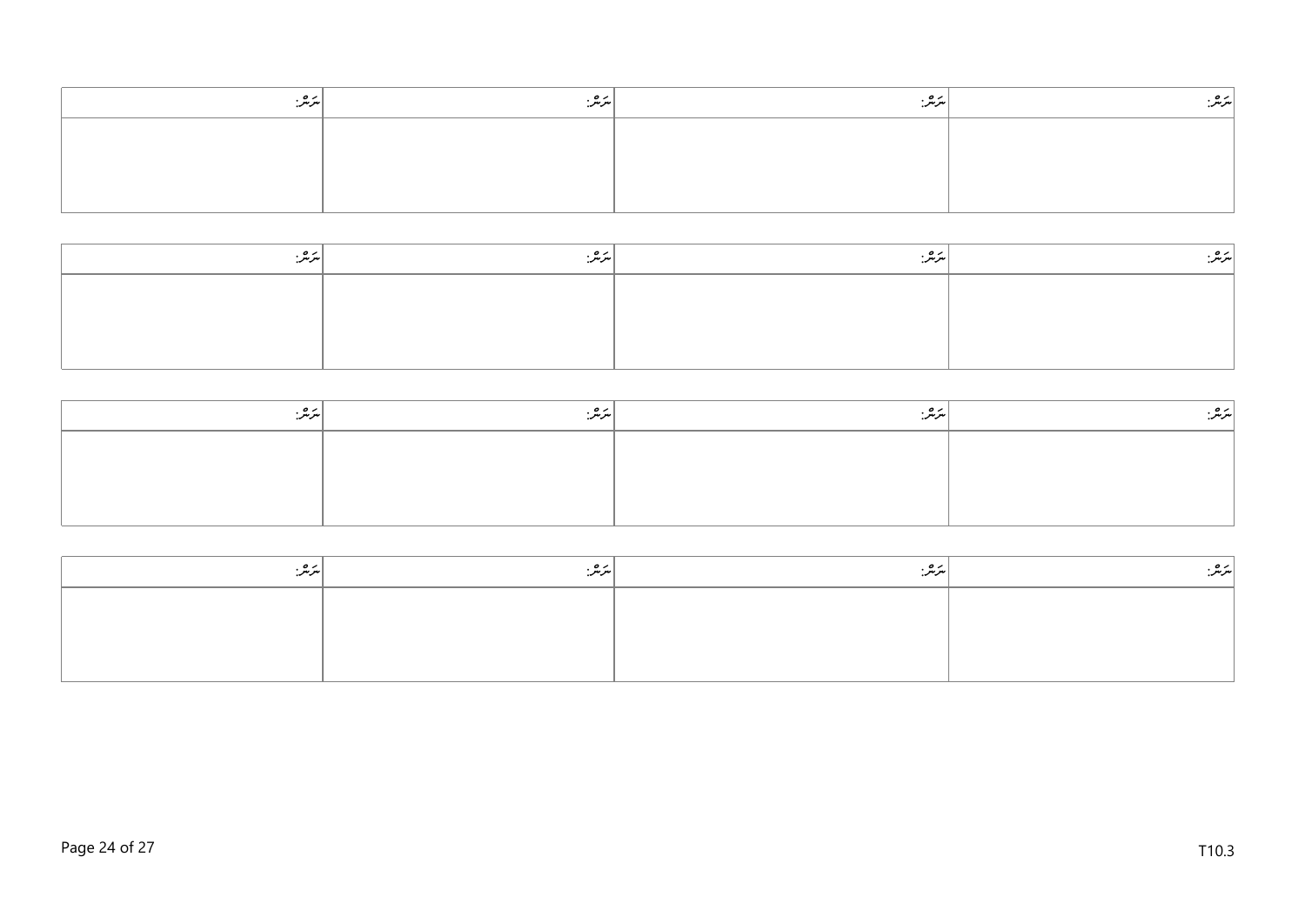| $\cdot$ | ο. | $\frac{\circ}{\cdot}$ | $\sim$<br>سرسر |
|---------|----|-----------------------|----------------|
|         |    |                       |                |
|         |    |                       |                |
|         |    |                       |                |

| يريثن | ' سرسر . |  |
|-------|----------|--|
|       |          |  |
|       |          |  |
|       |          |  |

| بر ه | 。 | $\sim$<br>َ سومس. |  |
|------|---|-------------------|--|
|      |   |                   |  |
|      |   |                   |  |
|      |   |                   |  |

| 。<br>. س | ىرىىر |  |
|----------|-------|--|
|          |       |  |
|          |       |  |
|          |       |  |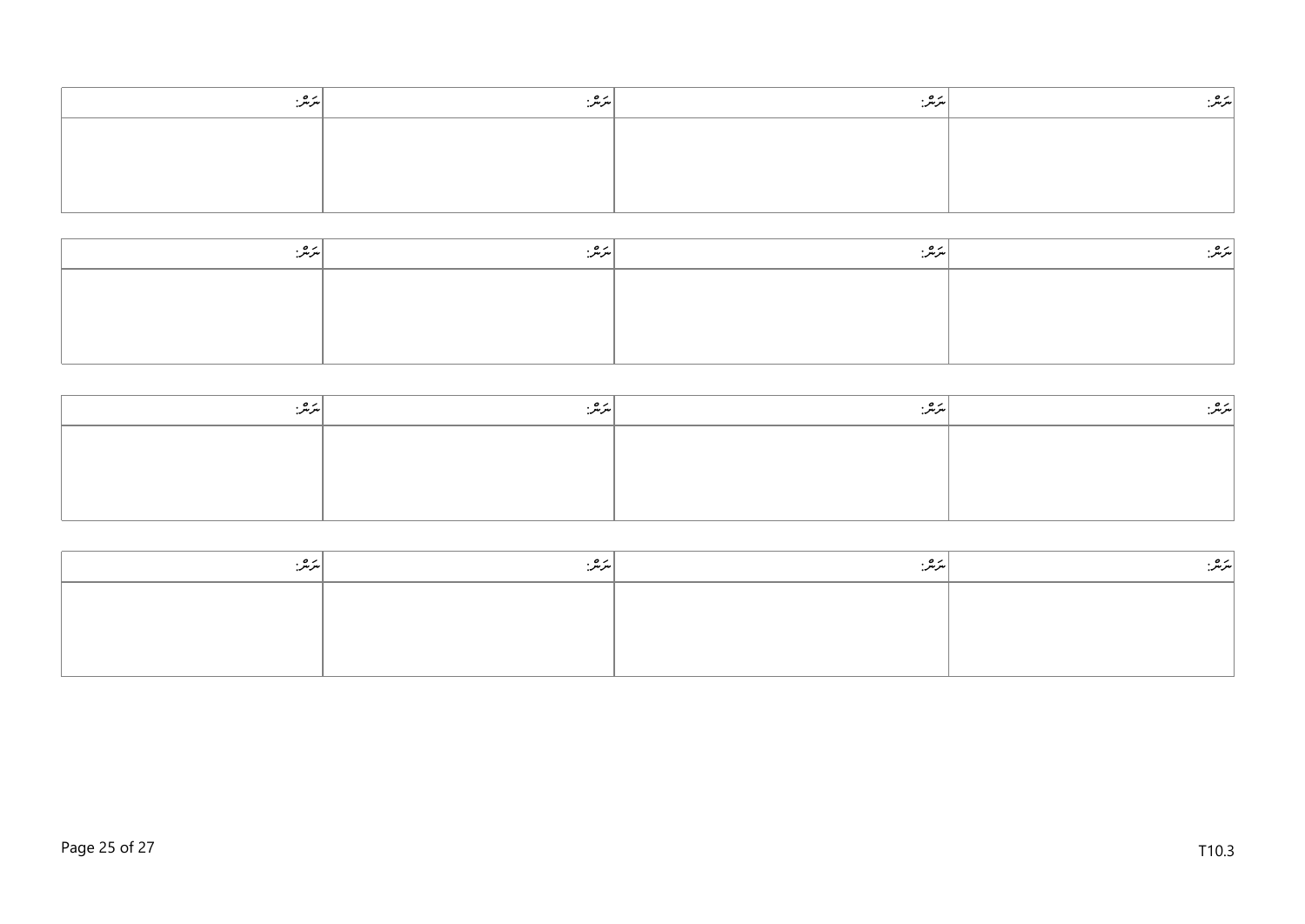| ير هو . | $\overline{\phantom{a}}$ | يرمر | لتزمثن |
|---------|--------------------------|------|--------|
|         |                          |      |        |
|         |                          |      |        |
|         |                          |      |        |

| ىبرىر. | $\sim$<br>ا سرسر . | يئرمثر | o . |
|--------|--------------------|--------|-----|
|        |                    |        |     |
|        |                    |        |     |
|        |                    |        |     |

| كترنثر: | 。 | 。<br>سرسر. | o <i>~</i> |
|---------|---|------------|------------|
|         |   |            |            |
|         |   |            |            |
|         |   |            |            |

|  | . ه |
|--|-----|
|  |     |
|  |     |
|  |     |